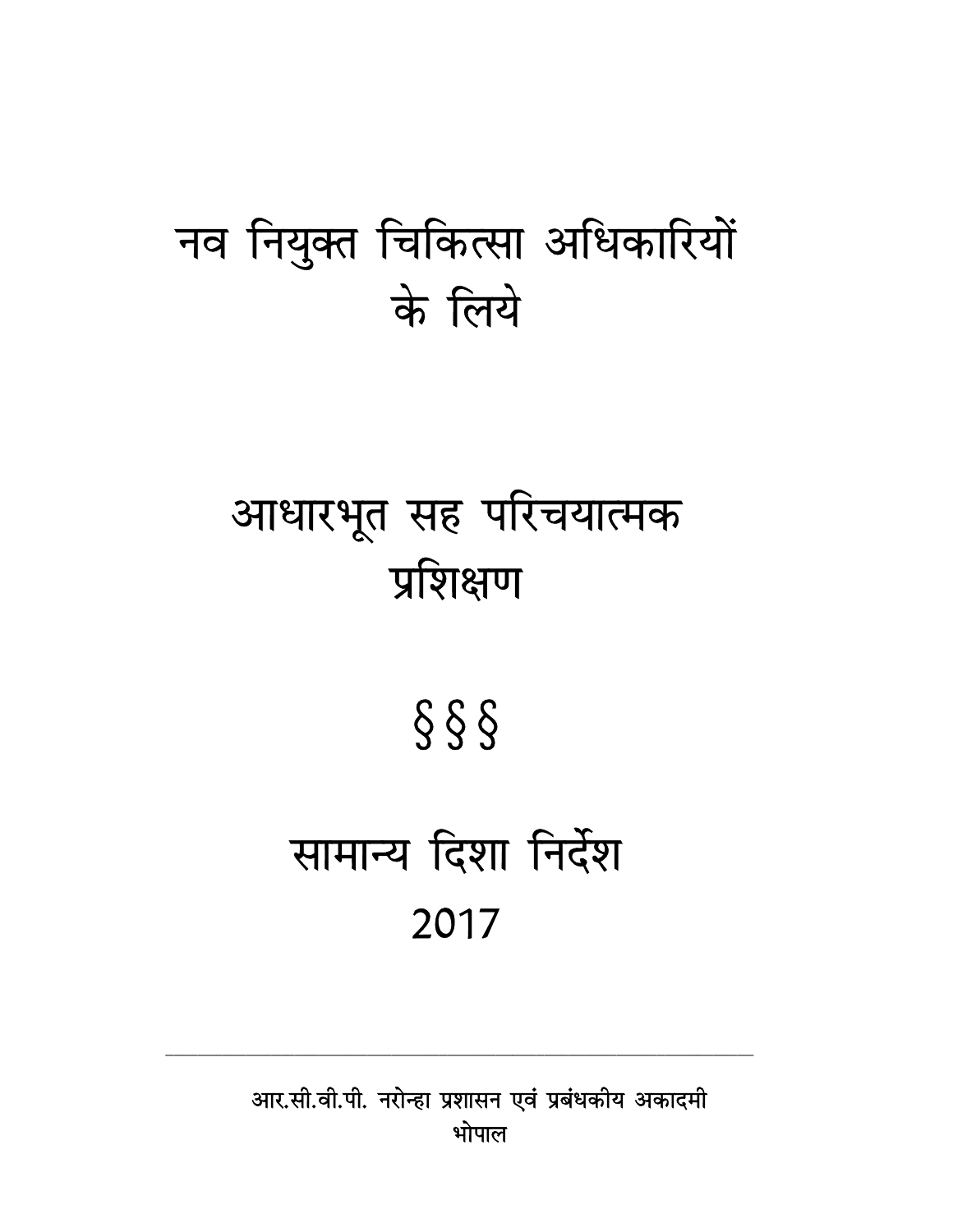# विषय सूची

| क्रं. | विषय वस्तु |                                                                 | पृष्ठ क्रं. |
|-------|------------|-----------------------------------------------------------------|-------------|
|       |            |                                                                 |             |
| 1.    | 1.1        | अध्याय-एकः सामान्य परिचय<br>स्थिति                              | $01 - 02$   |
|       |            | 1.2 कैसे पहुँचे                                                 |             |
|       |            | 1.3 प्रशासन                                                     |             |
|       |            | 1.4 प्रशिक्षण कार्यक्रम                                         |             |
| 2.    |            | अध्याय-दोः शिष्टाचार एवं आचरण                                   | $03 - 10$   |
|       | 2.1        | प्रस्तावना                                                      |             |
|       |            | 2.2 भेंट - मुलाकात                                              |             |
|       |            | 2.3 परिचय इस प्रकार दिया जाता है                                |             |
|       | 2.4        | मेस शिष्टाचार (विश्रांतिका/लाउंज में आचार व्यवहार)              |             |
|       | 2.5        | मेस में रात्रि भोज                                              |             |
|       |            | 2.6 नाम पट्टिका (बैज)                                           |             |
|       | 2.7        | पोशाक संबंधी नियम                                               |             |
|       | 2.8        | कक्षा में आचरण                                                  |             |
|       | 2.9        | पाठ्येत्तर गतिविधियाँ                                           |             |
|       | 2.10       | छात्रावास में आचरण                                              |             |
|       | 2.11       | श्रेष्ठ चिकित्सा अधिकारी का चयन                                 |             |
|       | 2.12       | संकाय सदस्यों के साथ शिष्टाचार भेंट                             |             |
|       | 2.13       | छुट्टियाँ                                                       |             |
|       | 2.14       | वित्तीय आवश्यकता                                                |             |
|       | 2.15       | प्रशिक्षण को समाप्ति पर को जाने वाली औपचारिकतायें               |             |
|       | 2.16       | कृपया करें                                                      |             |
|       |            | 2.17 कृपया नहीं करें                                            |             |
| 3.    |            | अध्याय-तीनः प्रशासन अकादमी में उपलब्ध सुविधाएँ                  | $11 - 12$   |
|       | 3.1        | छात्रावास                                                       |             |
|       | 3.2        | औषधालय                                                          |             |
|       | 3.3        | वाचनालय                                                         |             |
|       |            | 3.4 कम्प्यूटर लैब                                               |             |
|       |            | 3.5 व्यायामशाला (जिम)                                           |             |
|       | 3.6        | खेलकूद, मनोरंजन एवं योगाभ्यास के लिए अकादमी में उपलब्ध सुविधाएँ |             |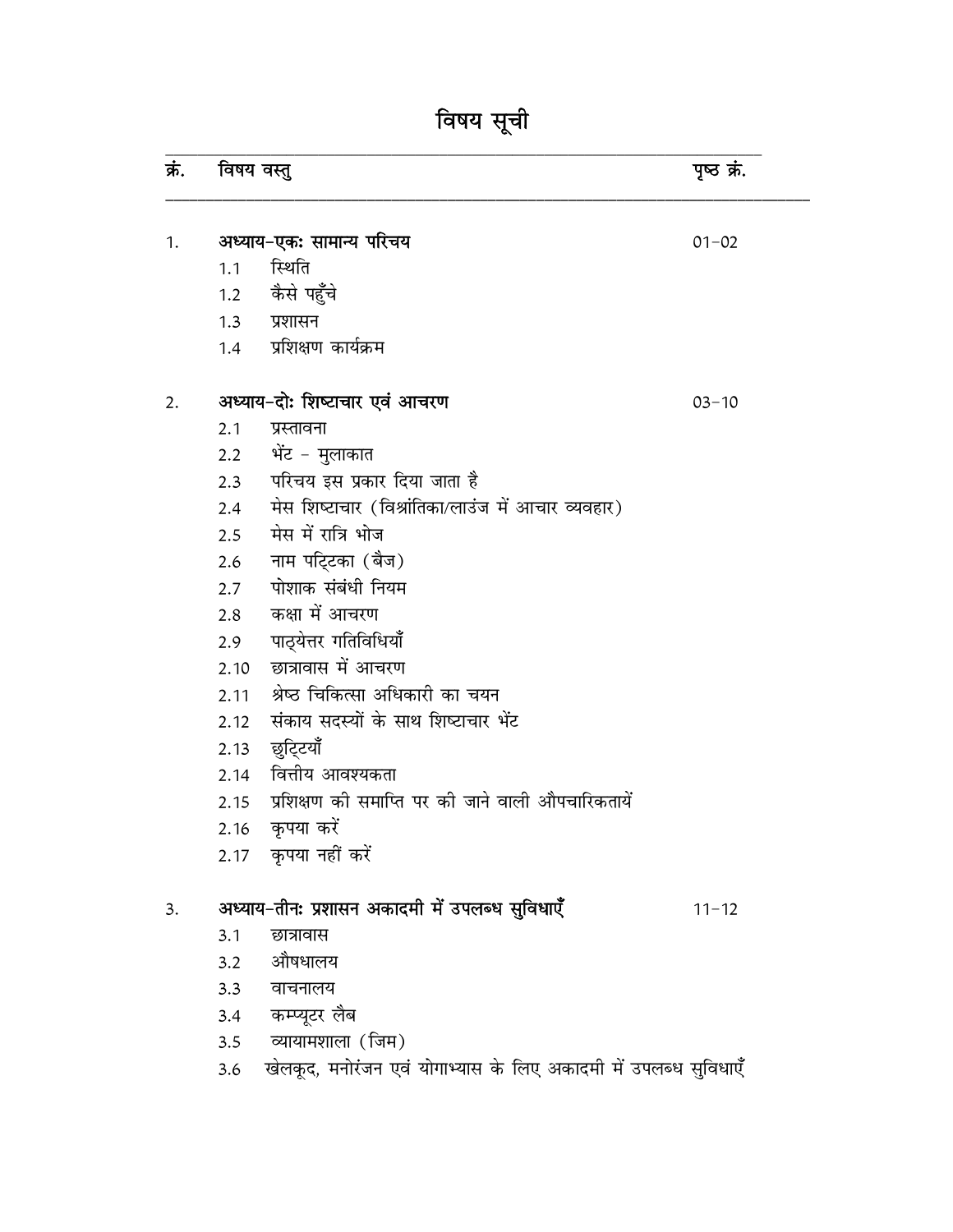# विषय सूची

| क्रं. | विषय वस्तु                                 |                                                     | पृष्ठ क्रं. |  |
|-------|--------------------------------------------|-----------------------------------------------------|-------------|--|
| 4.    | अध्याय-चारः प्रशिक्षण कार्यक्रम को रूपरेखा |                                                     | $13 - 17$   |  |
|       |                                            | 4.1 प्रशिक्षण कार्यक्रम का लक्ष्य                   |             |  |
|       |                                            | 4.2 उद्देश्य                                        |             |  |
|       |                                            | 4.3 आधारभूत प्रशिक्षण - पाठ्यक्रम                   |             |  |
|       |                                            | 4.4 परिचयात्मक प्रशिक्षण - पाठ्यक्रम                |             |  |
|       |                                            | 4.5     शैक्षणिक सत्रों के अतिरिक्त अन्य गतिविधियाँ |             |  |
|       |                                            | 4.5.1. संस्था भ्रमण                                 |             |  |
|       |                                            | 4.5.2 कम्प्यूटर का उपयोग                            |             |  |
|       |                                            | 4.5.3 जनप्रतिनिधि/विशिष्ट व्यक्तियों से चर्चा       |             |  |
|       |                                            | 4.5.4 विभागीय अधिकारियों से अनौपचारिक चर्चा         |             |  |
|       |                                            | 4.5.5 समूह कार्य                                    |             |  |
|       |                                            | 4.5.6 वाचनालय                                       |             |  |
|       |                                            | 4.5.7 श्रमदान                                       |             |  |
|       |                                            | 4.5.8  शारीरिक क्षमता उन्नयन कार्यक्रम              |             |  |
|       |                                            | 4.5.9 सांस्कृतिक कार्यक्रम                          |             |  |
|       |                                            | 4.5.10 नगर भ्रमण                                    |             |  |
|       |                                            |                                                     |             |  |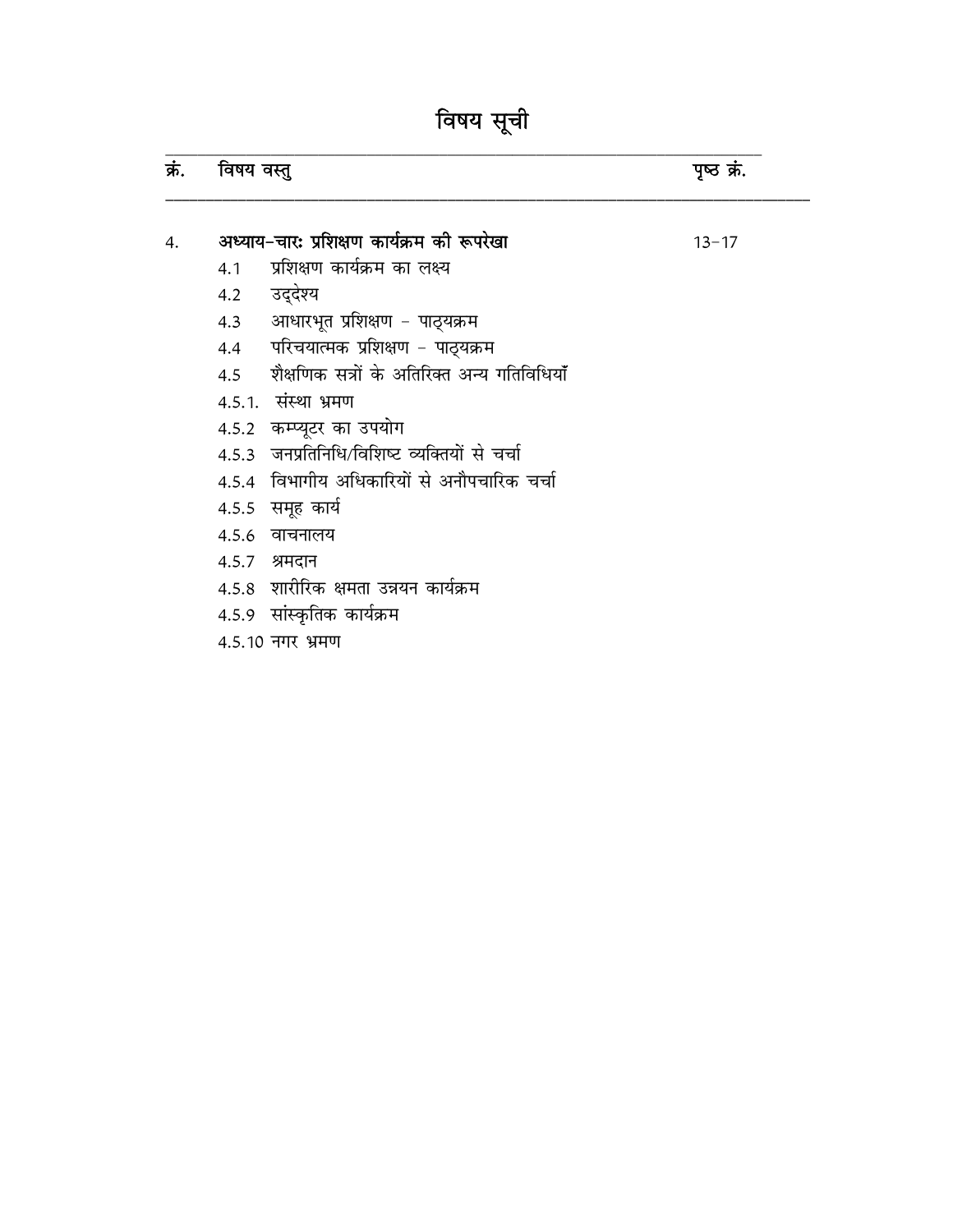# अध्याय-एक सामान्य परिचय

#### $1.$ प्रस्तावना:

प्रशासन अकादमी, मध्यप्रदेश की स्थापना वर्ष 1966 में हुई थी। इसका पूर्व नाम लाल बहादुर शास्त्री, लोक प्रशासन संस्थान था । 1975 में इसका नाम प्रशासन अकादमी रखा गया। अभी हाल में ही पुनः इसका नाम परिवर्तित कर आर.सी.वी.पी. नरोन्हा प्रशासन एवं प्रबंधकीय अकादमी मध्यप्रदेश, भोपाल कर दिया गया है। राज्य के वरिष्ठ अधिकारियों के प्रशिक्षण हेत् निर्मित इस संस्थान को मध्यप्रदेश शासन द्वारा शीर्ष प्रशिक्षण संस्था घोषित किया गया है। यह संस्थान मध्यप्रदेश शासन के विभिन्न विभागों के लिए प्रशिक्षण गतिविधियों का संचालन करता है ।

प्रशासन अकादमी को भारत शासन के कार्मिक एवं प्रशिक्षण विभाग द्वारा प्रशिक्षकों के उन्नयन कार्यक्रम चरण प्प्यू के अन्तर्गत क्षेत्रीय प्रशिक्षण केन्द्र (RTC) के रूप में मान्यता दी गई है, एवं उड़ीसा, बिहार एवं गुजरात के प्रशिक्षकों के प्रशिक्षण कौशल में वृद्धि करने के लिए आवश्यक कार्य योजना लागू करने हेतू अकादमी को अधिकृत किया गया है।

#### $1.1$ स्थिति:

प्रशासन अकादमी का भवन अरेरा पहाड़ियों के मध्य शाहपुरा झील के किनारे हितकारिणी नगर (1100 क्वॉटर्स). अरेरा कालोनी. भोपाल में स्थित है।

### कैसे पहुँचे:  $1.2$

भोपाल शहर के दक्षिण पूर्व में अवस्थित 1100 क्वाटर्स क्षेत्र में प्रशासन अकादमी, शाहपुरा झील के किनारे 43 एकड़ में फैली हुई है। इसके चारों ओर फैली प्राकृतिक सुन्दरता एवं सुरम्य वातावरण अध्ययन-अध्यापन के लिए उपयुक्त वातावरण निर्मित करती है। अकादमी पहुँचने संबंधी विस्तृत जानकारी निम्नानुसार हैं:-

| स्थान        | दूरी     | यातायात के साधन |         |         |
|--------------|----------|-----------------|---------|---------|
|              | (कि.मी.) | सीटी बस         | ऑटो     | टैक्सी  |
| भोपाल स्टेशन | 12       | $10/-$          | $150/-$ | $250/-$ |
| हबीबगंज      | 03       | $04/-$          |         |         |
| हवाई अड्डा   | 17       |                 | $200/-$ | $300/-$ |
| बस स्टैण्ड   | 14       | $10/-$          | $100/-$ | $200/-$ |

नोटः- दर्शाये गये किराये में परिवर्तन संभावित है। रेल्वे स्टेशन एवं बस अड्डे से नगरीय बस सेवा क्रमांक 1 सीधे अकादमी तक पहुँचती है। आटो टैक्सी से आने के लिये यातायात पुलिस द्वारा स्थापित प्री पेड बूथ की सहायता से उचित दर पर वाहन उपलब्ध कराये जाते है।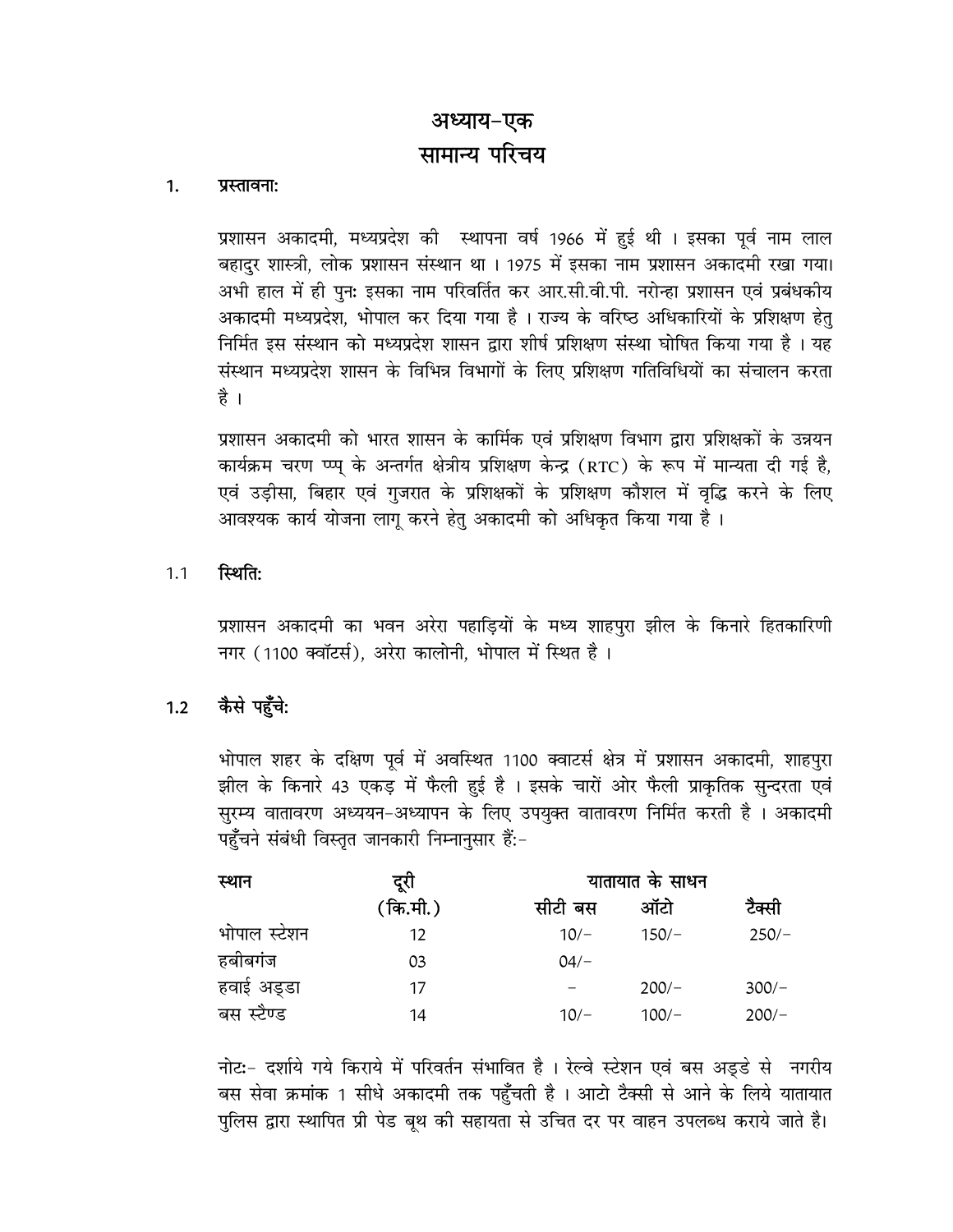नगर वाहनों का पड़ाव प्रशासन अकादमी से 50 गज की दूरी पर होटल प्रबंधन संस्थान के ठीक सामने है। शहर के अन्य स्थानों से अकादमी नगरीय बस सेवाओं तथा आटो द्वारा जुड़ी हुई है। नगरीय बस सेवा के तीन स्टॉप/स्टैण्ड अकादमी के बिल्कुल निकट है।

#### प्रशासन:  $1.3$

प्रशासन अकादमी मध्यप्रदेश शासन के सामान्य प्रशासन विभाग के अंतर्गत विभागाध्यक्ष का कार्यालय है । अकादमी में कार्यरत अधिकारियों/कर्मचारियों एवं चिकित्सा अधिकारियों हेत् परिसर में आवासीय सुविधा उपलब्ध है। भारतीय प्रशासनिक सेवा के मुख्य सचिव स्तर के अधिकारी प्रशासन अकादमी में महानिदेशक के पद पर पदस्थ किये जाते हैं. जिनके मार्गदर्शन में समस्त गतिविधियां संचालित की जाती है। उनके सहयोग हेतु लगभग 12 संकाय सदस्य है, ये सदस्य विभिन्न विषयों यथा लोक प्रशासन, अर्थशास्त्र, विकास योजना, सामाजिक एवं व्यावहारिक विज्ञान, समाजशास्त्र, अभियांत्रिकी एवं कम्प्यूटर विज्ञान के विशेषज्ञ हैं।

### प्रशिक्षण कार्यक्रम:  $1.4.$

प्रशासन अकादमी निम्न प्रकार के प्रशिक्षणों का आयोजन करती है:

- राज्य प्रशासनिक सेवा, अधीनस्थ सिविल सेवा तथा राज्य की अन्य महत्वपूर्ण सेवाओं  $1.$ में नवनियुक्त राजपत्रित अधिकारियों हेतु आधारभूत प्रशिक्षण एवं व्यावसायिक प्रशिक्षण पाठ्यक्रम।
- सेवारत अधिकारियों हेतू प्रत्या-स्मरण प्रशिक्षण कार्यक्रम।  $2.$
- मध्यप्रदेश संवर्ग के भारतीय प्रशासनिक सेवा के अधिकारियों हेत् उन्मुखीकरण  $\overline{3}$ . कार्यक्रम।
- विशिष्ट क्षेत्रों में दक्षता हेतु विशेष प्रशिक्षण कार्यक्रम यथा वित्तीय प्रबंधन, प्रशासन में  $4.$ नेतृत्व, कार्मिक प्रबंधन, कार्यालय प्रबंधन, कम्प्यूटर का कार्यालयीन व्यवस्था एवं लोक प्रशासन में उपयोग, प्रशिक्षकों का प्रशिक्षण, संपूर्ण गुणवत्ता प्रशिक्षण, स्त्री-पुरूष विभेद से संबंधित प्रशिक्षण आदि कार्यक्रम।
- प्रशासन एवं प्रबंधन के विभिन्न पहलुओं के संबंध में सेमीनार, कान्फ्रेंस एवं 5. कार्यशालाओं का आयोजन।
- राज्य शासन के विभिन्न विभागों की प्रशिक्षण आवश्यकताओं का आंकलन कर विभाग 6. के लिये विशिष्ट प्रशिक्षण कार्यक्रम तैयार करना।
- राज्य प्रशासनिक सेवा तथा राज्य वित्त एवं लेखा सेवा एवं अधीनस्थ सिविल सेवा के 7. चिकित्सा अधिकारियों हेतु दो चरणों में आधारभूत एवं परिचयात्मक प्रशिक्षण कार्यक्रम का आयोजन ।
- म. प्र. में पंचायतीराज व्यवस्था में निर्वाचित प्रतिनिधियों (सभी स्तर के) के प्रशिक्षण 8. के कार्यकम ।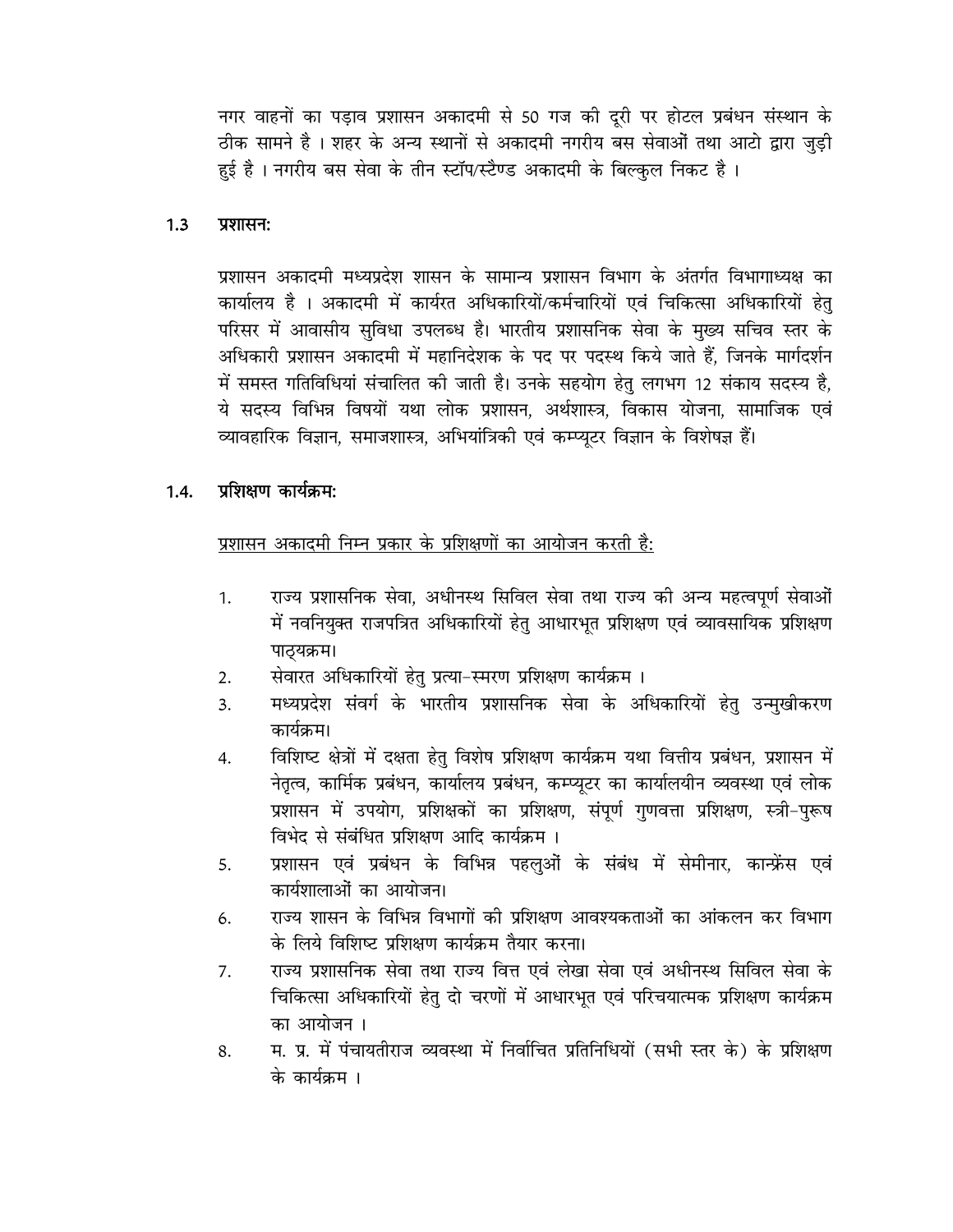# अध्याय-दो शिष्टाचार एवं आचरण

#### $2.1$ प्रस्तावनाः

अच्छे व्यवहार और शिष्टाचार से किसी भी व्यक्ति में विश्वास उत्पन्न होता है और उसके व्यक्तित्व में निखार आता है। इससे अक्सर उसके अहम की चुभन कम हो जाती है और उसके लिए व्यक्तिगत संबंध बनाना सहज हो जाता है। यहाँ प्रकृति एवं व्यवहार संबंधी जो सुझाव दिए गए हैं वे चिकित्सा अधिकारी की व्यावहारिक सहायता के लिए हैं, जो सम्पूर्ण न होकर दिशासूचक अधिक हैं।

### भेंट मुलाकातः  $2.2$

- अधिकारी के लिए भेंट-मुलाकात करना सामाजिक और पदीय दोनों तरह का दायित्व  $\sigma$ है। मुलाकात आमतौर पर संध्या के समय अकेले या सामूहिक रूप से की जा सकती है किन्तु दुसरे व्यक्ति के साथ पहले से तय कर के किसी अन्य समय भी मिला जा सकता है।
- पहली मलाकात संक्षिप्त होनी चाहिए और वह 30 मिनट से अधिक लंबी नहीं होनी  $\sigma$ चाहिए। लेकिन बाद की मैत्रीपूर्ण मुलाकातें आवश्यकता और उपयुक्तता के अनुसार चाहे जितनी भी लंबी हो सकती है परन्तु इस बात का हमेशा ध्यान रहे कि मेजबान के भोजन व अन्य कार्यों में बाधा न पड़े।

# अकादमी में कैसे सुव्यवहार करें:

चिकित्सा अधिकारियों से अपेक्षा की जाती है कि वे अकादमी में उपस्थित होने के तुरंत बाद ही पाठ्यक्रम निदेशक, सह-पाठ्य निदेशकों से मुलाकात करें। वे महानिदेशक तथा निदेशक से भी मिल सकते हैं पर उनकी सविधा का पता लगाने के बाद ही मिलने जाएँ।

बैठक कक्ष में कैसे सुव्यवहार करें:

जब महिलाएँ या वरिष्ठ अधिकारी कक्ष में प्रवेश करें तो चिकित्सा अधिकारियों को खड़े हो जाना चाहिए ।

### परिचय इस प्रकार दिया जाता है:  $2.3$

पुरूषों का महिलाओं से, कनिष्ठ अधिकारियों का वरिष्ठ अधिकारियों से और युवाओं  $\sigma$ का बड़ी आयु के व्यक्तियों से परिचय कराया जाता है। किन्तु अतिविशिष्ट व्यक्ति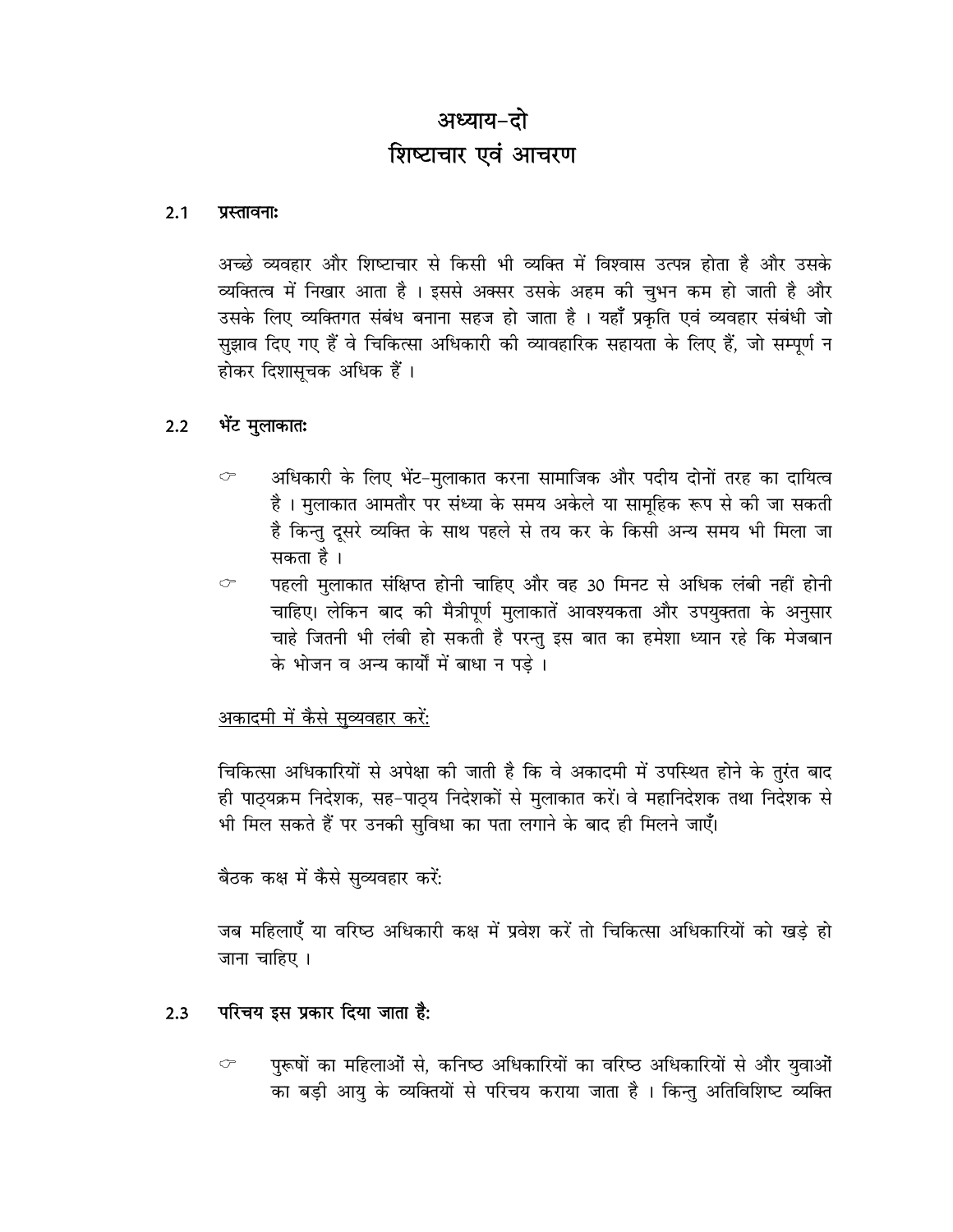इसके अपवाद हैं । उनका परिचय किसी से नहीं कराया जाता, बल्कि सदा उन्हीं से दूसरों का परिचय कराया जाता है।

किसी दावत में मेहमान के रूप में:

- समय पर पहुँचें, समय पर पहुँचना शिष्टाचार का सूचक है और इसकी आदत डाल लेनी चाहिए।
- अगर दावत में बहुत से मेहमान हों तो अपने मेज़बान और उनकी पत्नी को ढूँढ़ कर  $\mathcal{P}$ उनका अभिवादन करें।
- अपनी काफी/चाय में चीनी और दूध डाल लेने के बाद प्याले को बैरे की ट्रे में रखे  $\mathcal{P}$ हुए चीनी न मिलाएँ, इससे बैरे को आपके पास खड़े रहना पड़ेगा, यह ठीक बात नहीं है। इसलिए तुरंत अपना प्याला उठा लें और बैरे को आगे जाने दे।
- अपने पेय पदार्थ को जोर से आवाज करते हुए न सड़कें ।  $\sigma$

### मेस शिष्टाचार:  $2.4$

### विश्रांतिका/लाउंज में आचार व्यवहार:

- जब कभी आप लाउंज में प्रवेश करें और वहां कोई महिला अथवा वरिष्ठ स्टाफ सदस्य उपस्थित हो तो कृपया उनका समुचित रूप से अभिवादन करें। जब कोई महिला या वरिष्ठ स्टाफ सदस्य अथवा मेस अतिथि लाउंज विश्रांतिका में प्रवेश करें तो आप खडे होकर उनका अभिवादन करें।
- मेस के भीतर अपने चलने फिरने के तरीके में आपको बहुत औपचारिक या असहज  $\mathcal{C}$ होने की जरूरत नहीं। फिर भी फुहड़ या लापरवाह तरीके से न रहें।
- लाउंज में अपने पैर मेज़ या कुर्सी पर रखकर न बैठें।  $\mathcal{P}$
- स्टाफ सदस्यों उनकी पत्नियों तथा वरिष्ठ अतिथियों से नमस्कार आदि करना न भूलें।
- अलग से अपना गुट या टोली न बनाएं।  $\mathcal{P}$
- बहुत जोर से संगीत न बजाएं, इससे दूसरों को कष्ट हो सकता है।  $\mathcal{P}$
- सामान्य रूचि के विषयों पर चर्चा के दौरान् अगर विवाद की स्थिति आये, तो भी  $\sigma$ चर्चा में पूर्ण शालीनता एवं संतुलन बनाये रखें एवं व्यक्तिगत आक्षेपों से बचें।
- बातचीत के दौरान, बात करने वाले व्यक्ति को बीच में न टोकें।  $\mathcal{P}$
- अन्य लोगों के बारे में गपशप न करें। कहा जाता है कि सूसंस्कृत लोग विचारों के  $\sigma$ बारे में बातचीत करते हैं जबकि असभ्य लोग व्यक्तियों के बारे में।

## 2.5 मेस में रात्रि भोज:

प्रत्येक चिकित्सा अधिकारी मेज़बान होता है। आप अतिथियों के आने से 10 मिनट  $\sigma$ पहले अवश्य पहुँचे ताकि आप उनका स्वागत कर सकें और इस बात का ध्यान रखें कि सभी अतिथियों की आवभगत ठीक से की जा रही है। आप इधर-उधर घूम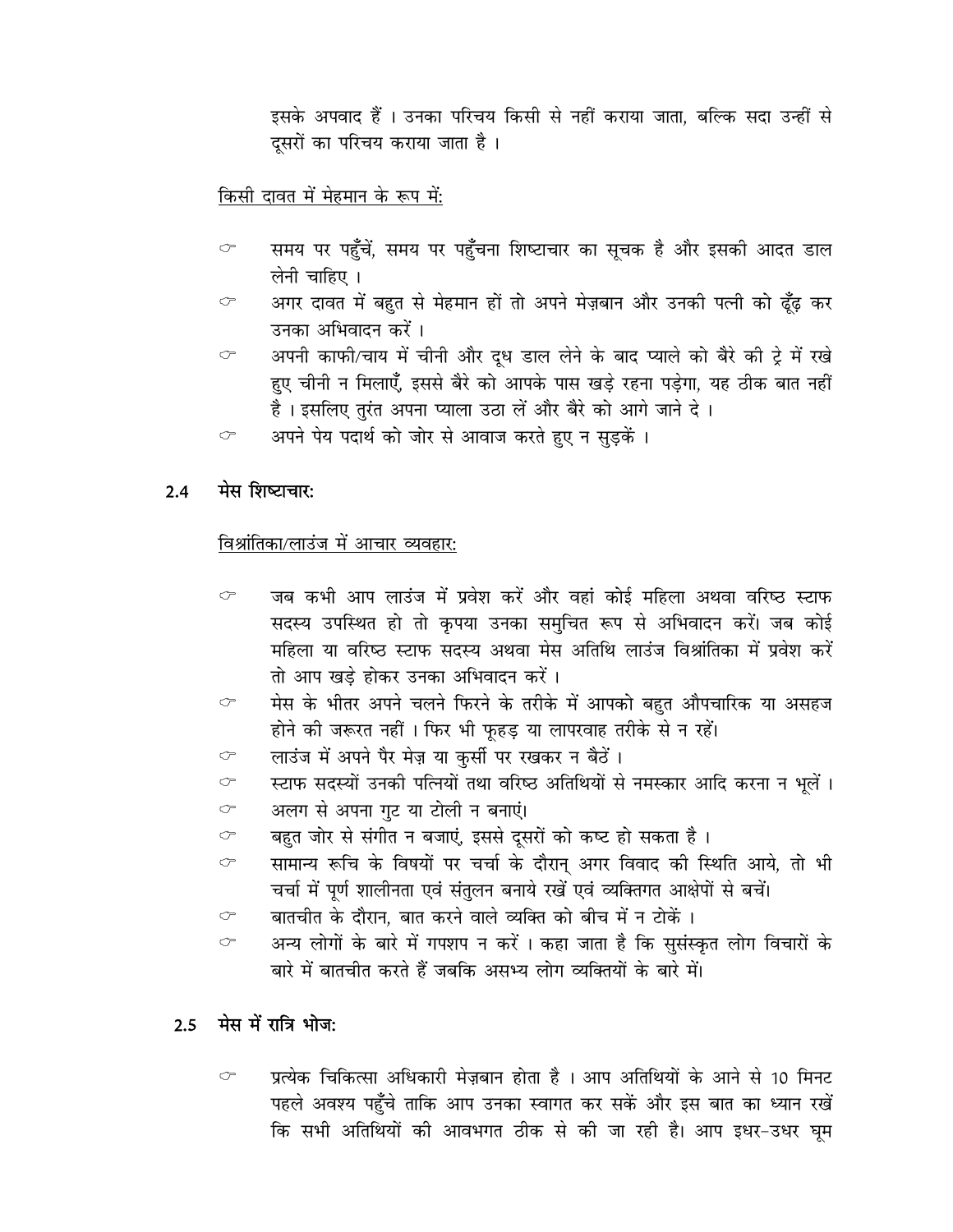फिरकर अतिथियों की अच्छी तरह देखभाल करें। तब तक मेस में रहें जब तक सभी अतिथि वहाँ से विदा न हो जाएँ।

- अतिथियों या संकाय सदस्यों तथा उनकी पत्नियों के अनुरक्षक अधिकारी (एस्कोर्ट)  $\mathcal{C}$ के रूप में नियुक्त किए गए चिकित्सा अधिकारियों को चाहिए कि वे अपने अनुरक्षित अतिथि की प्रवेश द्वार पर अगवानी करें और पूरे समय तक उनके साथ रहें । अनरक्षक अधिकारी से यह अपेक्षा की जाती है कि वह अपने अनरक्षित अतिथियों को भोजन लेने में सहायता करें और यदि वे अतिथि हों तो चिकित्सा अधिकारियों तथा संकाय सदस्यों से उनका परिचय कराएँ। भोजन के अंत में अनरक्षक अधिकारी अपने अनुरक्षित को सौहार्दता से विदा करें।
- वरिष्ठ अतिथि से न तो बहुत अधिक लगे रहें और न ही उन्हें अचानक छोड़कर चले  $\mathcal{C}$ जाएँ। जब आप जाएँ तो उनसे एक तरह से इजाजत लेकर जाएँ।

### नाम पट्टिका (बैज):  $2.6$

चिकित्सा अधिकारियों को प्रशिक्षण अवधि के लिए नाम पटि्टका जारी की जायेगी। चिकित्सा अधिकारी अकादमी भवन में एवं छात्रावास मैस में नाम पटिटका लगाकर ही आएँगे।

### पोशाक संबंधी नियम:  $2.7$

- सभी चिकित्सा अधिकारियों को शालीन पोशाक पहननी चाहिए, चाहे वे कक्ष में हों,  $\sigma$ मेस में हों अथवा कहीं और । विशेष् मौकों पर औपचारिक पोशाक पहनना चाहिए,प्रशिक्षण के दौरान एवं अन्य अवसरों पर भडकीली एवं केजअल पोशाक नही पहनना चाहएि।
- यही सामान्य नियम मेस के संबंध में भी लागू होंगे, सिवाय इसके कि सबेरे नाश्ते  $\mathcal{C}$ (ब्रेकफास्ट) के समय व्यायाम की पोशाक (पीटी किट) पहनी जा सकती है। दौड़. जॉगिंग, व्यायाम, पीटी अथवा योग के लिए, चिकित्सा अधिकारियों को सफेद शर्ट, हाफ पैंट या ट्रैक सूट के साथ पीटी/स्पोर्टस जूते और मोज़े पहनने चाहिए । महिला अधिकारी सफेद सलवार कमीज़ पहन सकती है।

### कक्षा में आचरण:  $2.8$

- चिकित्सा अधिकारियों को चाहिए कि वे व्याख्यान शुरू होने से 10 मिनट पहले कक्षा  $\sigma$ में आकर अपने निर्धारित स्थान पर बैठ जाएँ। धीमी दौड/व्यायाम/योग की कक्षाओं में भी ठीक समय पर पहुँचना उतना ही ज़रूरी है।
- प्रतिदिन कक्षा प्रारंभ होने से पूर्व राष्ट्रगान गाया जाता है, इसमें सभी चिकित्सा  $\mathcal{C}$ अधिकारियों को अनिवार्यरुप से एवं समय पर उपस्थित होना अनवार्य है। राष्ट्रगान के समय खड़े रहना चाहिए एवं राष्ट्रगान की मर्यादाका पालन करना चाहिए।
- चिकित्सा अधिकारियों से आशा की जाती है कि वे कक्षा में व्याख्यान ध्यानपूर्वक सूने  $\mathcal{P}$ और व्याख्याता तथा साथी अधिकारियों की भावनाओं का सम्मान करें । संकाय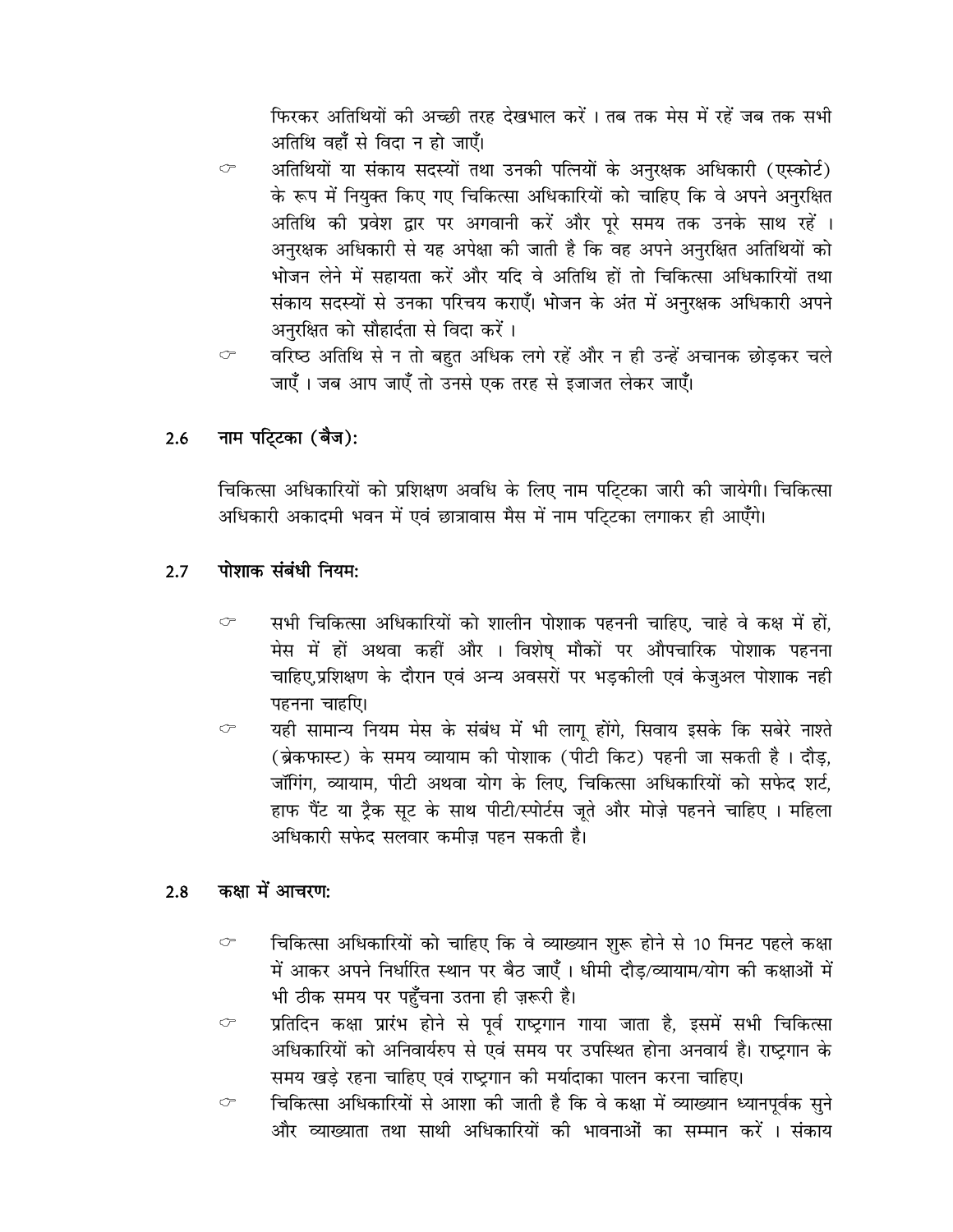सदस्य/अतिथि वक्ता से किए जाने वाले प्रश्न स्पष्ट, संक्षिप्त एवं विनम्र शब्दों में होने चाहिए । उन्हें खड़े होकर प्रश्न पूछना चाहिए। अधिकारियों को यह याद रखना चाहिए कि अतिथि वक्ता अकादमी द्वारा बुलाए जाते हैं। इसलिए वे सम्माननीय अतिथि होते हैं, उनमें कभी यह भावना पैदा नहीं होने देना चाहिए कि उनके साथ सौम्य व्यवहार नहीं हो रहा है।

चिकित्सा अधिकारियों से होस्टलों में हर समय शालीन व्यवहार की अपेक्षा की जाती  $\sigma$ है। चिल्लाना, जोर से संगीत बजाना, गाना, शोर भरी दावतों या आमोद-प्रमोद के कार्यक्रमों से बचना चाहिए, क्योंकि इससे दूसरों को असुविधा और परेशानी होती है। होस्टल में शराब जैसी नशीली वस्तुएँ रखना या उनका सेवन करना निषिद्ध है, मद्यपान करने पर अनुशासनात्मक कार्यवाही की जाएगी।

### पाठ्येत्तर गतिविधियाँ  $2.9$

प्रशिक्षण में कक्षा की गतिविधियों के अतिरिक्त भी अन्य गतिविधियां आयोजित होती हैं। इन सभी गतिविधियों में सभी चिकित्सा अधिकारियों की सहभागिता अनिवार्य है। इसके अतिरिक्त सांस्कृतिक, खेलकृद, मेस एवं भ्रमण आदि संचालन के लिए पृथक-पृथक समितियाँ बनाई जायेगीं, जिसमें चिकित्सा अधिकारी अपनी रूचि अनुसार भाग लेंगे।

- सभी तरह की पाठ्येत्तर गतिविधियाँ कक्षाओं के समय के बाद या सप्ताह के अंत में  $\sigma$ आयोजित की जाएँगी । ऐसी सभी प्रतियोगिताओं में खेल भावना एवं अनुशासन चिकित्सा अधिकारियों के व्यवहार से झलकना चाहिए।
- उचित विनम्रता और शिष्टाचार का पालन कीजिए और समयोचित पोशाक आदि के  $\circ$ बारे में भी सावधानी बरतें।

### 2.10 छात्रावास में आचरण:

- प्रशिक्षणार्थी अपने आवास कक्ष की स्वच्छता पर विशेष ध्यान दें । उनके कमरे के ← सभी सामान (उनके निजी सामान सहित) अपने-अपने स्थान पर व्यवस्थित तथा बिस्तर भी साफ-सुथरा एवं व्यवस्थित रहे।
- छात्रावास में या अपने कमरे में अपने सहयोगियों से वार्तालाप करते समय अधिक शोर  $\sigma$ न करें।
- छात्रावास के अपने कक्ष से बाहर निकलते समय या मैस में जाते समय यह ध्यान रखें  $\mathcal{P}$ कि आप समुचित वेशभूषा धारण किये हों।
- मैस में सभी चिकित्सा अधिकारी निर्धारित समय में एक साथ भोजन के लिए  $\mathcal{P}$ उपस्थित होंगे ।
- मैस में शांति बनाये रखें तथा अपने सहयोगियों की आवश्यकताओं और भावनाओं की  $\mathcal{P}$ ओर भी ध्यान दें।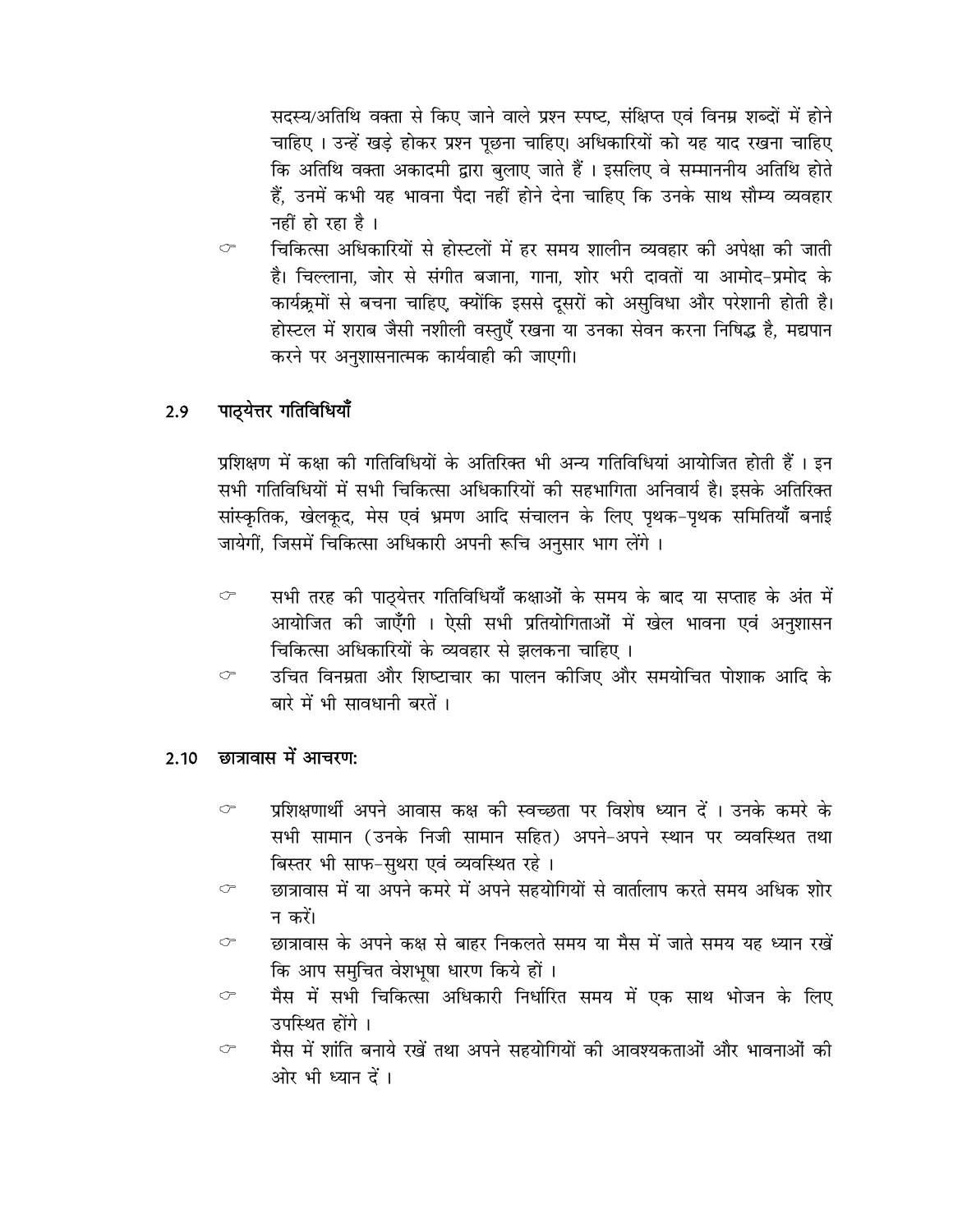यदि छात्रावास के कर्मचारी आपकी समस्या हल नहीं कर पा रहे हैं तो इस हेत्  $\sigma$ चयनित चिकित्सा अधिकारी साथी या हॉस्टल वार्डन या प्रशिक्षण संचालक को अपनी समस्या से अवगत करायें । किसी भी स्थिति में संबंधित कर्मचारी से विवाद न करें ।

# 2.11 श्रेष्ठ चिकित्सा अधिकारी का चयन:

चिकित्सा अधिकारियों में से एक श्रेष्ठ चिकित्सा अधिकारी का चयन भी किया जायेगा। जिसका आधार कक्षा में प्रदर्शित रूचि एवं व्यवहार, ग्रामीण/संस्था भ्रमण में भागीदारी, समय के प्रति पाबंदी, खेलकृद, सांस्कृतिक गतिविधियों में भागीदारी, समूह कार्य के प्रति लगाव, ग्रंथालय में पढ़ने एवं कम्प्यूटर पर काम करने की अभिरूचि तथा प्रशिक्षण अवधि में वरिष्ठ अधिकारियों/कर्मचारियों के प्रति आचरण होगा। उक्त आधार पर सभी चिकित्सा अधिकारियों का प्रशिक्षण संचालक एवं उनके सहयोगियों के द्वारा मूल्यांकन किया जायेगा।

# 2.12 संकाय सदस्यों के साथ शिष्टाचार भेंट:

चिकित्सा अधिकारियों से अपेक्षा है कि वे शिष्टाचार भेंट हेतु प्रशिक्षण संचालक एवं संकाय सदस्यों से समय लेकर ही मिलने जायें।

# 2.13 छूट्टियाँ:

- परिवीक्षा अवधि में अधिकारियों को किसी भी प्रकार की छुट्टी नहीं दी जायेगी ।  $\sigma$ अतः छुट्टियों में भी अकादमी छोड़ने हेतु वे आवेदन न करें । मात्र आपात परिस्थितियों में ही प्रशिक्षण संचालक को अवकाश पर प्रस्थान करने के पूर्व आवेदन कर उनसे लिखित अनुमति प्राप्त की जानी होगी।
- स्वीकृत अवकाश से अधिक अवधि तक अनुपस्थित रहने पर संपूर्ण अवधि का  $\sigma$ अवकाश अनाधिकृत मानते हुये संबंधित के खिलाफ कार्यवाही की जायेगी । प्रशिक्षण सत्रों से अनाधिकृत अनुपस्थिति की दशा में प्रशिक्षणार्थी को भविष्य में स्वयं के व्यय पर पुनः प्रशिक्षण हेतु उपस्थित होना पड़ेगा ।
- $\mathcal{P}$ स्वास्थ्य आधार पर चिकित्सा अधिकारी को यदि अवकाश की आवश्यकता हो तो वह चिकित्सा अधिकारी के प्रमाण पत्र के साथ अवकाश हेतु आवेदन करेगा। यदि कोई चिकित्सा अधिकारी बार-बार स्वास्थ्य ठीक न होने के कारण अवकाश ग्रहण करता है तो उसकी जाँच मेडिकल बोर्ड द्वारा कराई जावेगी।

# 2.14 वित्तीय आवश्यकता:

प्रशिक्षण के दौरान चिकित्सा अधिकारी को विशेष अवसारों के लिये पोशाक, योग तथा पीटी हेतु निर्धारित यूनिफार्म/ट्रैक सूट एवं जूते आदि हेतु तथा अनरू आकस्मिकता आदि के लिए लगभग रूपये 5000/- की आवश्यकता होगी । अतः प्रत्येक प्रशिक्षणार्थी उक्त राशि की व्यवस्था के साथ आयें।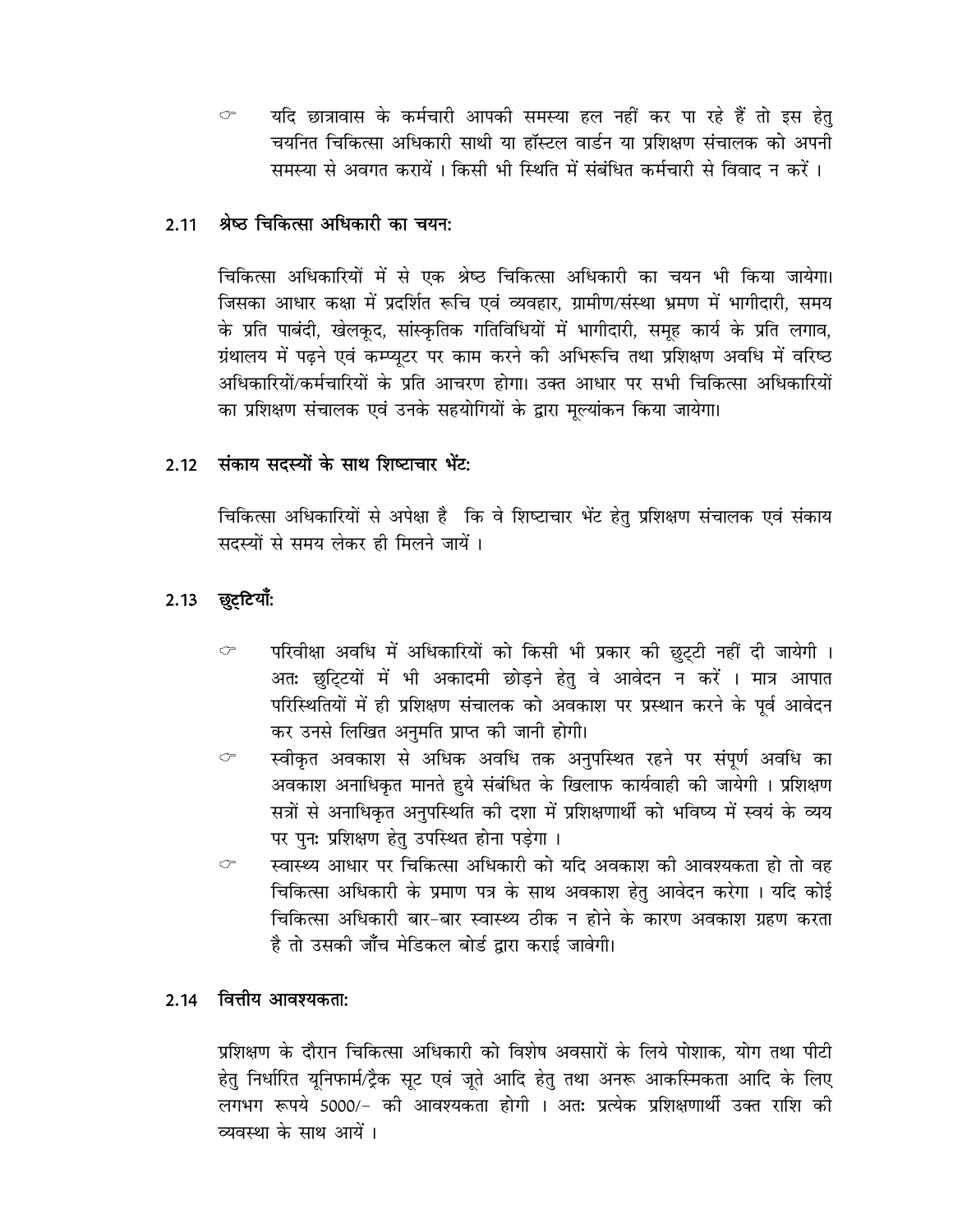# 2.15 प्रशिक्षण की समाप्ति पर की जाने वाली औपचारिकतायें:

- वाचनालय से प्राप्त समस्त पुस्तकें, पत्रिकायें वापिस कर अदेय प्रमाण पत्र ग्रंथालय से  $\mathcal{P}$ प्राप्त करें ।
- छात्रावास के समस्त शुल्क एवं समस्त शासकीय अवशेष की राशि जमा कर वार्डन  $\sigma$ एवं लेखाधिकारी से अदेय प्रमाण पत्र प्राप्त करें।
- उपरोक्त प्रमाण पत्र स्थापना शाखा में प्रस्तुत कर कार्यभार छोड़ने का दिनांक एवं  $\mathcal{C}$ समय अंकित करते हुए कार्यभार सौंपे । यह प्रक्रिया पूर्ण किये बिना पदस्थापना के जिले में कार्यभार ग्रहण करने से आगामी माहों के वेतन प्राप्त करने में विलंब हो सकता है।

# 2.16 कृपया करें :

- $\sigma$ प्रशिक्षण कार्यक्रम के दौरान आयोजित की जाने वाली सभी गतिविधियों में समय पर उपस्थित होना आवश्यक है।
- प्रति दिन प्रयािक्षण से पूर्व राष्ट्रगान के लिये समय पूर्व उपस्थित रहे एवं राष्ट्रगान के  $\mathcal{P}$ समय सावधान की मुद्रा में खड़े रहे।
- चिकित्सा अधिकारियों से अकादमी परिसर, कक्षा, छात्रावास में साफ सफाई बनाये  $\mathcal{P}$ रखने की अपेक्षा की जाती है।
- कूड़ादान आपके उपयोग के लिए ही रखा गया है, कृपया इसका उपयोग करें।  $\mathcal{P}$
- बातचीत में मर्यादा का पालन एवं अनुशासन आपके व्यक्तित्व को निखारता है।  $\sigma$
- उचित अवसर पर उचित पोषाक पहने. चाहें वें प्रशिक्षण कक्ष में हो. कक्ष से बाहर  $\sigma$ हो. मेस में हो अथवा खेल के मैदान में ।
- प्रशिक्षण की गतिविधियों में सक्रिय भागीदारी. प्रशिक्षण में आपके सम्मिलित होने के  $\sigma$ उदुदेश्य को पूरा करता है।
- अकादमी के वाचनालय, मनोरंजन के साधनों, खेल की सुविधाओं एवं अकादमी द्वारा  $\mathcal{P}$ संचालित योग प्रशिक्षण का भरपूर लाभ लें।
- वाचनालय से प्राप्त की गई पुस्तकों को प्रशिक्षण समाप्त होने के एक दिन पूर्व वापस  $\mathcal{P}$ करना सुनिश्चित कर लें।
- अगर अकादमी के मेस में भोजन नहीं लेना हो तो इसकी पूर्व सूचना मेस व्यवस्थापक  $\sigma$ को दें, इससे सभी को सुविधा होगी।
- मुख्य भवन तथा छात्रावास के सार्वजनिक क्षेत्र में अगर अनावश्यक बिजली जल रही  $\mathcal{C}$ हो या नल चल रहा हो तो कृपया इसे बंद कर दें। जब आप छात्रावास के कमरे से बाहर निकले तो यह सुनिश्चित कर ले कि आपके कमरे की बिजली एवं नल बंद है।
- सांस्कृतिक कार्यक्रमों के दौरान् सभ्रांत श्रोता एवं संयत प्रस्तुतिकर्ता जैसा व्यवहार  $\mathcal{P}$ आवश्यक है।
- आपसी विवाद से बचें. आवश्यकता होने पर प्रशिक्षण संचालक से मिलें।  $\sigma$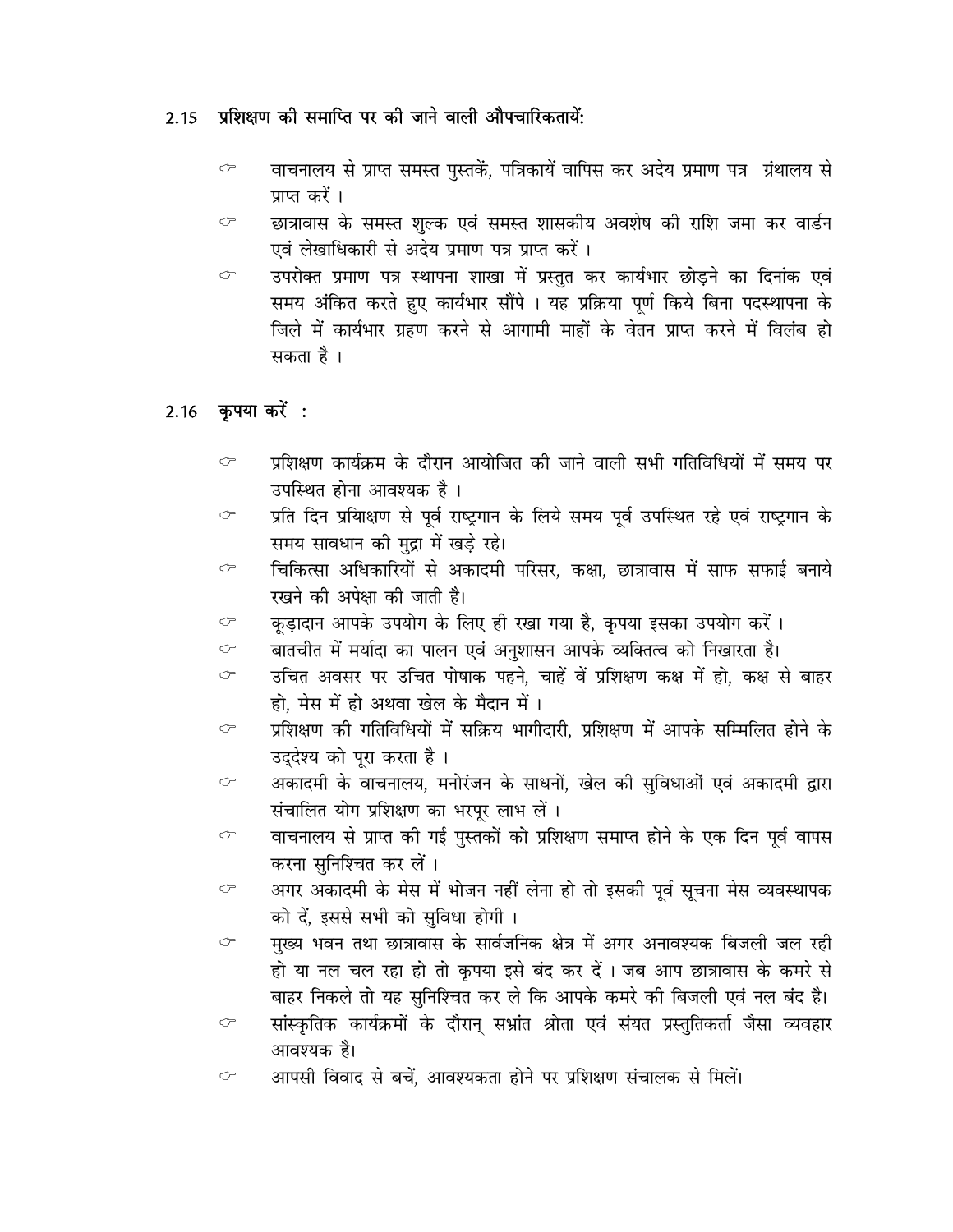# 2.17 कृपया नहीं करें

- $\mathcal{P}$ अकादमी परिसर, कक्षा एवं छात्रावास में अनावश्यक गंदगी व कचरा न फैलायें ।
- अकादमी परिसर में धूम्रपान एवं मदिरापान वर्जित है, ऐसा करना गंभीर  $\sigma$ अनशासनहीनता की श्रेणी में आता है, अतः इसका पालन करें।
- अकादमी परिसर में ऐसे क्रियाकलाप न करें जिससे अकादमी की स्वच्छता एवं साफ  $\sigma$ सफाई प्रभावित होती है यथा:
	- तम्बाकू/पान/गुटखा खाकर दीवालों व भवन के कोनों में पीक थूकना ।
	- हाथ धोने एवं पेशाब करने की बेसिन में पान एवं गुटखा का अवशेष फेंकना, जिसके चलते जल का प्रवाह बंद हो जाता है।
	- प्रशिक्षण कक्ष में रखे कुर्सी, टेबल पर धारदार वस्तु से खरोंच कर चित्र बनाना या नाम लिखना ।
	- टेबल कुर्सी पर पेन से चित्रकारी करना या लिखना।
- प्रशिक्षण कक्ष से चाय अथवा भोजन अवकाश के लिए निकलते समय गलियारों में  $\mathcal{P}$ जोर-जोर से बातचीत करने से दूसरे कक्षों में चल रहे कार्य प्रभावित होते हैं, अतः कृपया जोर से न बोलें और न ही बातचीत करें।
- अकादमी में व्याख्यान देने हेतु विभिन्न विभागों के विभागाध्यक्ष या वरिष्ठ अधिकारी  $\mathcal{P}$ आते हैं, इस अवसर पर कक्ष या अकादमी में उन्हें सीधे आवेदन न करें। इसके लिए आचरण नियम में विहित प्रक्रिया का पालन करें।
- परिवार के सदस्य, वाहन चालक या अन्य कनिष्ठ अधिकारी को प्रशिक्षण के दौरान  $\sigma$ साथ नहीं लावें. क्योंकि इन्हें आवास एवं भोजन सविधा उपलब्ध नहीं करायी जा सकेगी ।
- प्रशिक्षण के दौरान सामान्यतः अवकाश का आवेदन न करें तथा किसी भी कक्षा से  $\mathcal{C}$ अनुपस्थित न हो, अगर किसी कारणवश ऐसा आवश्यक है तो प्रशिक्षण संचालक की अनुमति लेना आवश्यक है।
- कक्षा में जमाई गई कुर्सी एवं टेबल की व्यवस्था को नहीं बिगाड़े।  $\mathcal{P}$
- बहुत जोर से अकादमी छात्रावास में संगीत न बजाये तथा शोर न मचायें, इससे दूसरों  $\mathcal{P}$ को कष्ट होता है।
- कक्षा में मोबाईल फोन के इस्तेमालबिलकुल नही करे।  $\sigma$
- कक्षा में आपसी वार्तालाप न करें।  $\sigma$
- कक्षा में विलंब से नहीं आयें. इससे प्रशिक्षक एवं प्रशिक्षणार्थी दोनों को व्यवधान होता  $\sigma$ है ।
- लाउंज की व्यवस्था को न बिगाड़े, अगर ऐसा करना आवश्यक हो तो उठते समय  $\sigma$ फर्नीचर को यथा स्थान रखें।

इन सामान्य हिदायतों के अतिरिक्त चिकित्सा अधिकारियों से अपेक्षा की जाती है कि प्रशिक्षण अवधि में अकादमी परिसर में अथवा बाहर भी अपने पद व गरिमा के अनुरूप अपेक्षित शिष्ट व्यवहार के बारे में सजग व सचेत रहें और प्रशिक्षण अवधि उपरान्त जब पदांकन स्थान पर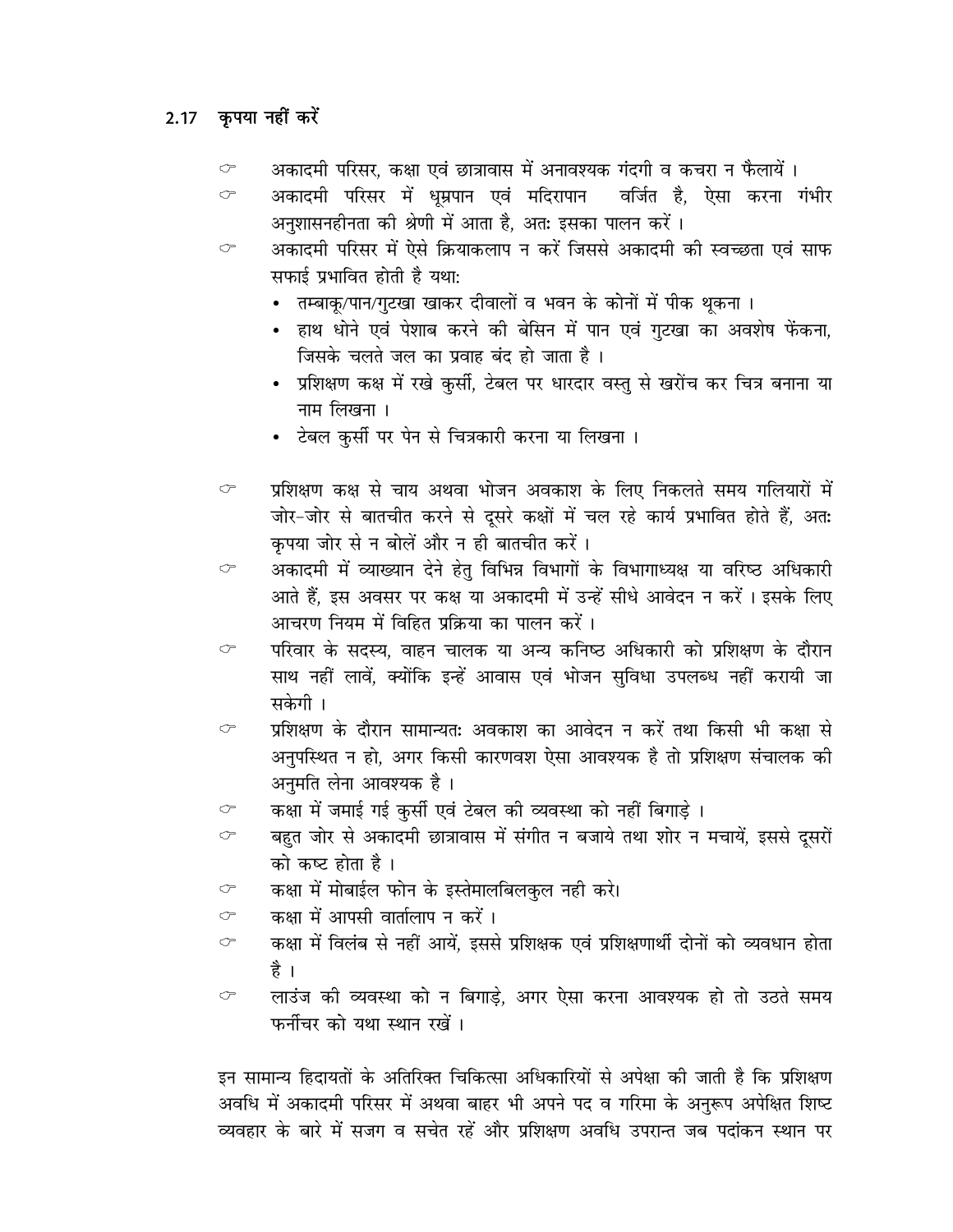जावें तो मध्यप्रदेश प्रशासन अकादमी की गौरवपूर्ण छवि के अनुरूप व्यवहार व तत्परता का उत्तम उदाहरण प्रस्तुत करें ताकि हमें और आपको सेवा के प्रारंभ में स्थापित इस प्रशिक्षक -चिकित्सा अधिकारी के आत्मीय संबंध पर गौरव अनुभव हो सके।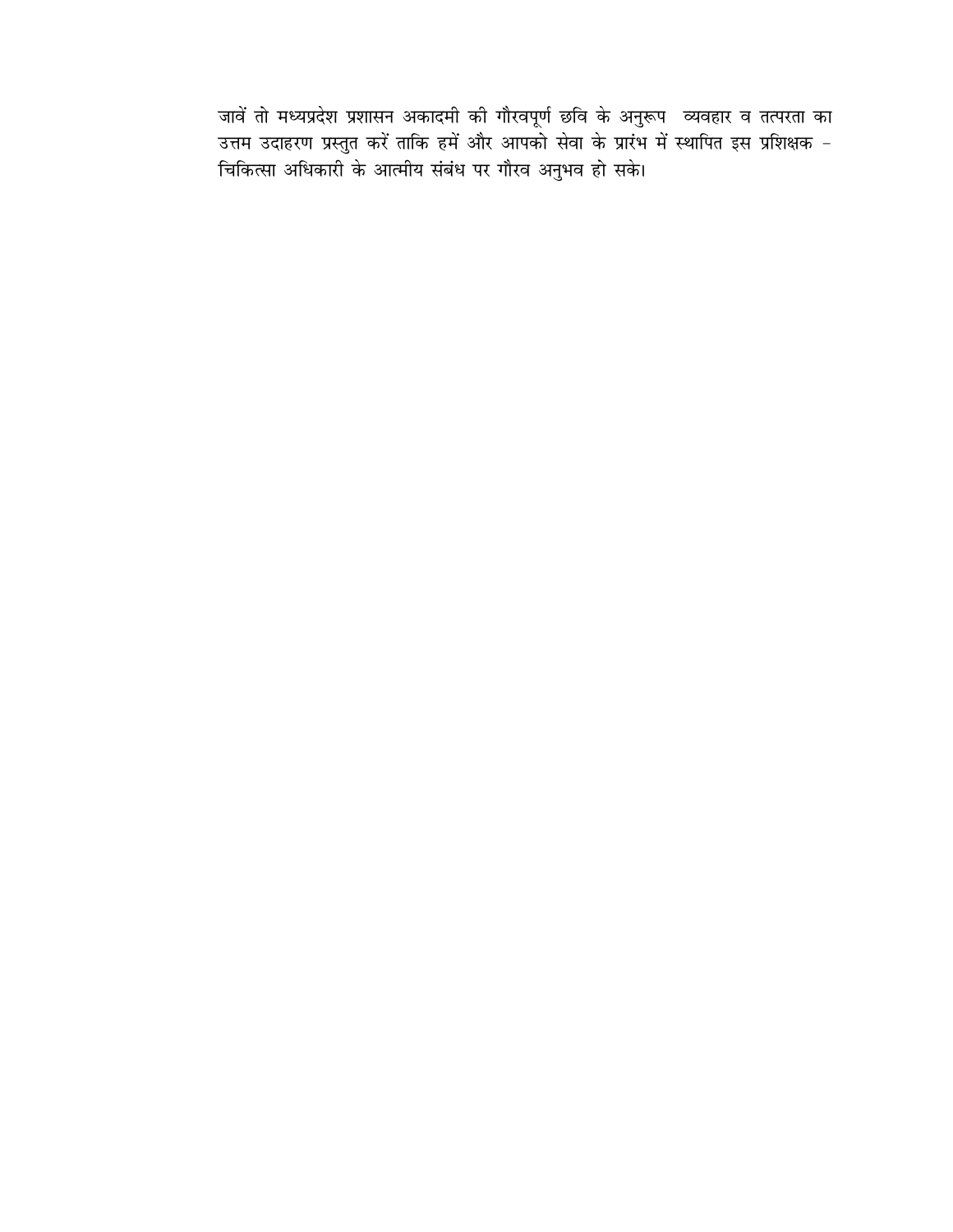# अध्याय - तीन प्रशासन अकादमी में उपलब्ध सुविधाएँ

#### $3.1$ छात्रावासः

- चिकित्सा अधिकारी को प्रशिक्षण अवधि में छात्रावास में रहना अनिवार्य है। चिकित्सा  $\sigma$ अधिकारी के परिवार के किसी भी सदस्य या मित्र को चिकित्सा अधिकारी के साथ अकादमी परिसर में रहने की अनुमति नहीं है।
- चिकित्सा अधिकारियों के समुह में से एक चिकित्सा अधिकारी का छात्रावास संबंधी  $\sigma$ समस्याओं के निदान हेतु चयन किया जायेगा । यह चिकित्सा अधिकारी समस्त चिकित्सा अधिकारियों की समस्या पर छात्रावास के वार्डन के साथ चर्चा कर समन्वय का प्रयास करेगा।

#### $3.2.$ औषधालय:

अकादमी परिसर में चिकित्सा अधिकारियों की चिकित्सीय सहायता हेतु एक औषधालय है. जिसमें चिकित्सक प्रतिदिन (अवकाश के दिन को छोडकर) सायं 5 से 6 बजे तक उपलब्ध रहते हैं। प्रशिक्षणार्थी चिकित्सा हेतु इस सुविधा का उपयोग कर सकते हैं। आवश्यकता पड़ने पर काउण्टर पर सूचित कर चिकित्सक को बलाया जा सकता है।

#### $3.3$ वाचनालय:

- वाचनालय प्रातः 9 बजे से सायं 7.30 बजे तक खुला रहता है। (शासकीय अवकाश  $\mathcal{P}$ के दिनों को छोड़कर)
- वाचनालय में लगभग 30 हजार पुस्तकों का संग्रह है। इसके अतिरिक्त विभिन्न विषयों  $\mathcal{P}$ से संबंधित 45 पाक्षिक एवं मासिक पत्रिकायें मंगाई जाती हैं। अपेक्षा है कि चिकित्सा अधिकारी इन पुस्तकों का भरपूर उपयोग करेंगे। दैनिक समाचार पत्रों की संख्या 15 हैं।
- चिकित्सा अधिकारियों को विभागीय परीक्षाओं हेतु निर्धारित पाठ्यक्रम के अनुरूप  $\sigma$ अध्ययन हेतु समस्त आवश्यक पुस्तकों का सेट उपलब्ध कराया जाता है। प्रशिक्षण समाप्त होने पर इन पुस्तकों को वाचनालय में जमा करावें।
- चिकित्सा अधिकारी उन्हें जारी कार्डस पर पुस्तकें प्राप्त कर सकते हैं।  $\mathcal{P}$

### कम्प्यूटर लैब  $3.4.$

अकादमी में तीन सुसज्जित प्रशिक्षण के कक्ष है जिसमें लगभग 72 आधुनिकतम कम्प्यूटर लगे हुए हैं। ये समस्त कम्प्यूटर एन.आई.सी. द्वारा प्रदत्त रेडियो फ्रीकवेन्सी से जुड़े हैं तथा इन पर इन्टरनेट की सुविधा उपलब्ध है। समस्त चिकित्सा प्रशिक्षु अधिकारियों से अपेक्षा की जाती है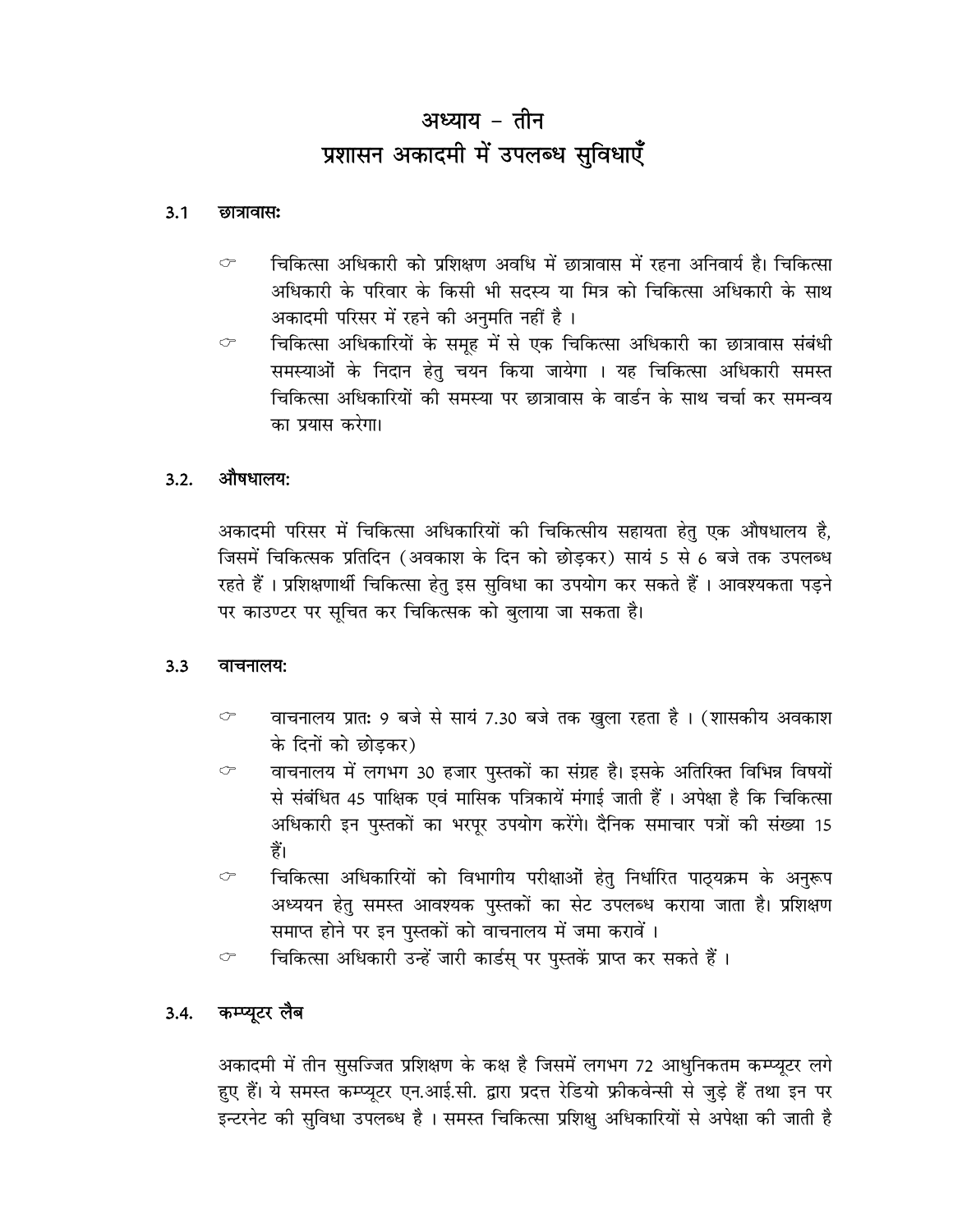कि वे संयुक्त आधारभूत प्रशिक्षण कार्यक्रम के दौरान कम्प्यूटर कक्ष का सामान्य क्लास रूम के बाद उपयोग करें। यह कम्प्यूटर कक्ष सामान्यतः रात्रि 9.00 बजे तक प्रशिक्षु अधिकारियों के लिए खुला रहेगा। प्रशिक्षु अधिकारियों से यह भी अपेक्षा की जाती है कि अपने रिपोर्ट लेखन एवं प्रस्तुतिकरण की समस्त कार्यवाही कम्प्यूटर द्वारा ही करें।

#### व्यायामशाला (जिम)  $3.5.$

अकादमी के सामुदायिक केन्द्र में पुरूष एवं महिलाओं के लिए पृथक से दो व्यायामशाला स्थापित की गई है, ये व्यायामशाला आधुनिकतम उपकरणों/संयंत्रों से सुसज्जित है।

### खेलकूद, मनोरंजन एवं योगाभ्यास के लिए अकादमी में उपलब्ध सुविधाएँ  $3.6.$

| खेलकूद                | लॉन टेनिस   |
|-----------------------|-------------|
|                       | बैडमिंटन    |
|                       | वॉलीबाल     |
|                       | बास्केटबाल  |
|                       | क्रिकेट     |
|                       | फुटबाल      |
|                       |             |
| आंतरिक खेलकूद मनोरंजन | टेबिल टेनिस |
|                       | बैडमिंटन    |
|                       |             |
|                       | शतरंज       |
|                       | कैरम        |
|                       | जिम         |
|                       | स्क्वॉश     |

चिकित्सा अधिकारी खेलकूद की सुविधा से संबंधित विस्तृत जानकारी हेतु प्रभारी अधिकारी से सम्पर्क कर सकते हैं। छात्रावास के समीप ही योगाभ्यास कक्ष है जहाँ प्रतिदिन प्रातः 6 से 7 बजे तक योग प्रशिक्षण एवं अभ्यास की सुविधा उपलब्ध है।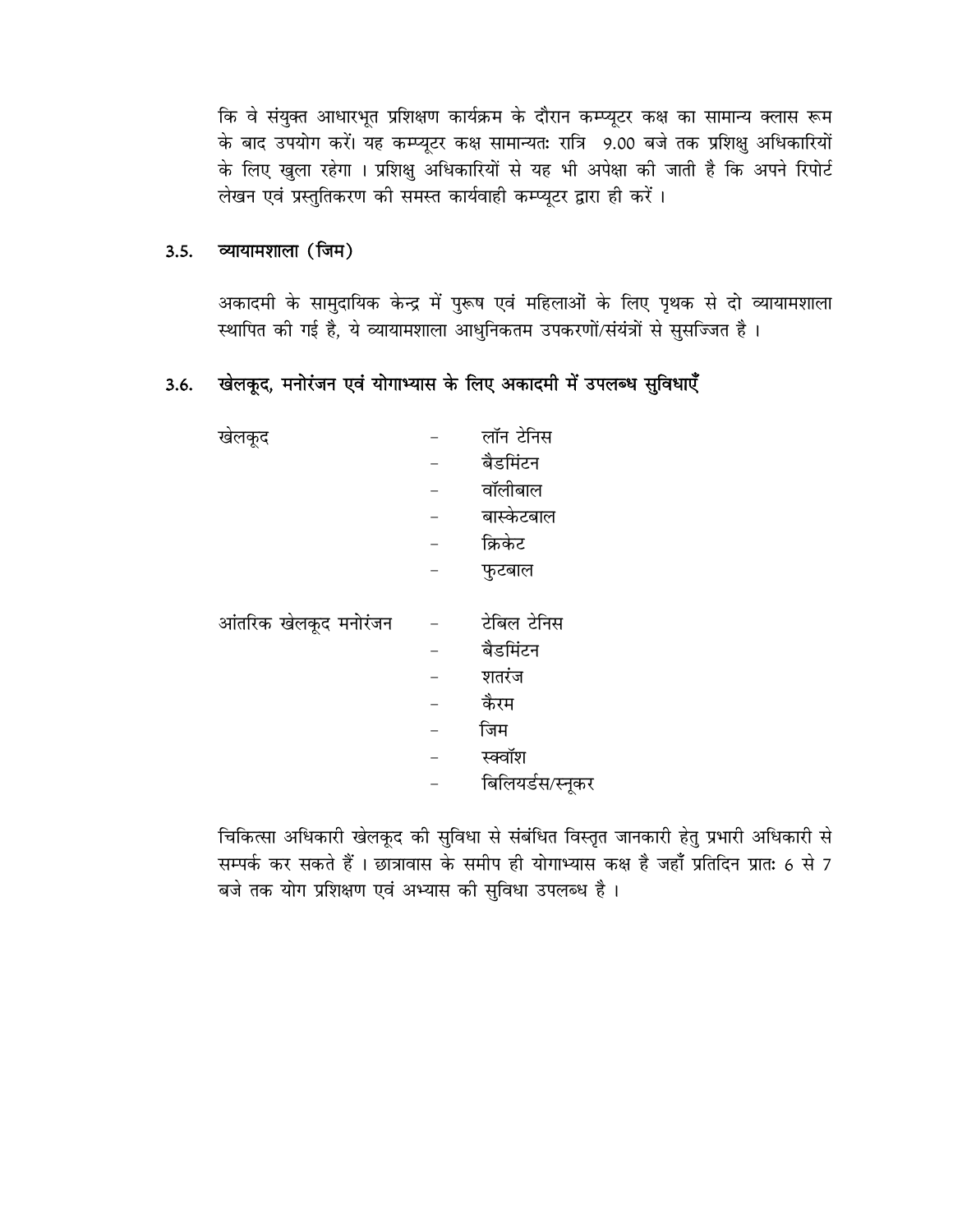# अध्याय-चार प्रशिक्षण कार्यक्रम की रूपरेखा

### प्रशिक्षण कार्यक्रम के लक्ष्य:  $4.1$

- नवनियुक्त चिकित्सा अधिकारियों को उनकी भूमिका निर्वाह के लिए तैयार करना।  $\sigma$
- लोक सेवकों के आचरण, व्यवहार, अनुशासन से संबंधित विधियों, नियमों के से  $\sigma$ परिचित कराना।
- चिकित्सा अधिकारी के रुप में दायित्वों एवं जिम्मेदारियों से अवगत कराना।  $\sigma$
- विभिन्न स्तर की स्वास्थ्य कार्यकर्ताओं एवं आषा के कार्य एवं दायित्वों की जानकारी  $\mathcal{P}$ प्रदान करना।
- प्रशासकीय कार्यो. भंडार क्रय नियम एवं वित्तीय प्रबंधन से अवगत कराना।  $\mathcal{P}$
- प्रदेश की स्वास्थ्य सेवा प्रदायगी की संरचना को समझने का अवसर देना।  $\mathcal{P}$
- राष्ट्रीय स्वास्थ्य मिशन की अवधारणा, लक्ष्य एवं उददेष्यों से परिचित कराना।  $\mathcal{P}$
- विभिन्न राष्ट्रीय स्वास्थ्य कार्यक्रमों एवं राज्य सरकार की कल्याणकारी योजनाओं की  $\mathcal{P}$ समझ एवं कार्यक्रमों के क्रियान्वयन, पर्यवेक्षण, निगरानी एवं मूल्याकंन का कौशल विकसित करना।
- विभिन्न राष्ट्रीय स्वास्थ्य कार्यक्रमों एवं गतिविधियों की निगरानी हेतु उपल्बध  $\mathcal{C}$ साफ्टवेअर्स से परिचित कराना एवं उपयोग करना सिखाना।
- प्रदेश की औषधि निती की जानकारी देना एवं ई-औषधि साफ्टवेअर के माध्यम से  $\sigma$ औषधियों की उपलब्धता एवं निगरानी सनिष्चित करना।
- विशेष उददेष्यों के लिये स्वास्थ्य शिविर आयोजित करने एवं सेवा प्रदायगी एवं  $\mathcal{P}$ प्रबंधन सीखना।

### उदुदेश्य:  $4.2$

प्रशिक्षण के उपरान्त चिकित्सा अधिकारी अपनी भूमिका एवं दायित्वों से अवगत होंगे, उनमें व्यक्तित्व विकास एवं प्रबंधकीय कौशल क्षमता विकासित हो सकेगी जिससे वे आम जनता को स्वास्थ्य सेवा प्रदायगी एवं विभिन्न राष्टीय स्वास्थ्य कार्यक्रमों एवं गतिविधियों का क्रियान्वयन सुगमतापूर्वक पूर्ण कुषलता एवं दक्षता से कर सकेंगे।

### आधारभूत प्रशिक्षण - पाठ्यक्रम  $4.3$

- विभाग का प्रशासनिक एवं संगठनात्मक ढांचा।  $\mathcal{P}$
- स्वास्थ्य संस्थाओं की त्रि-स्तरीय संरचना।  $\mathcal{P}$
- स्वास्थ्य विभाग एवं संबंधित विभागों की गतिविधियां एवं परस्पर समन्वय।  $\mathcal{P}$
- शासकीय सेवाकों के लिये आचरण नियम. म0प्र0 सिविल सेवा (वर्गीकरण एवं  $\mathcal{P}$ नियंत्रण नियम 1966)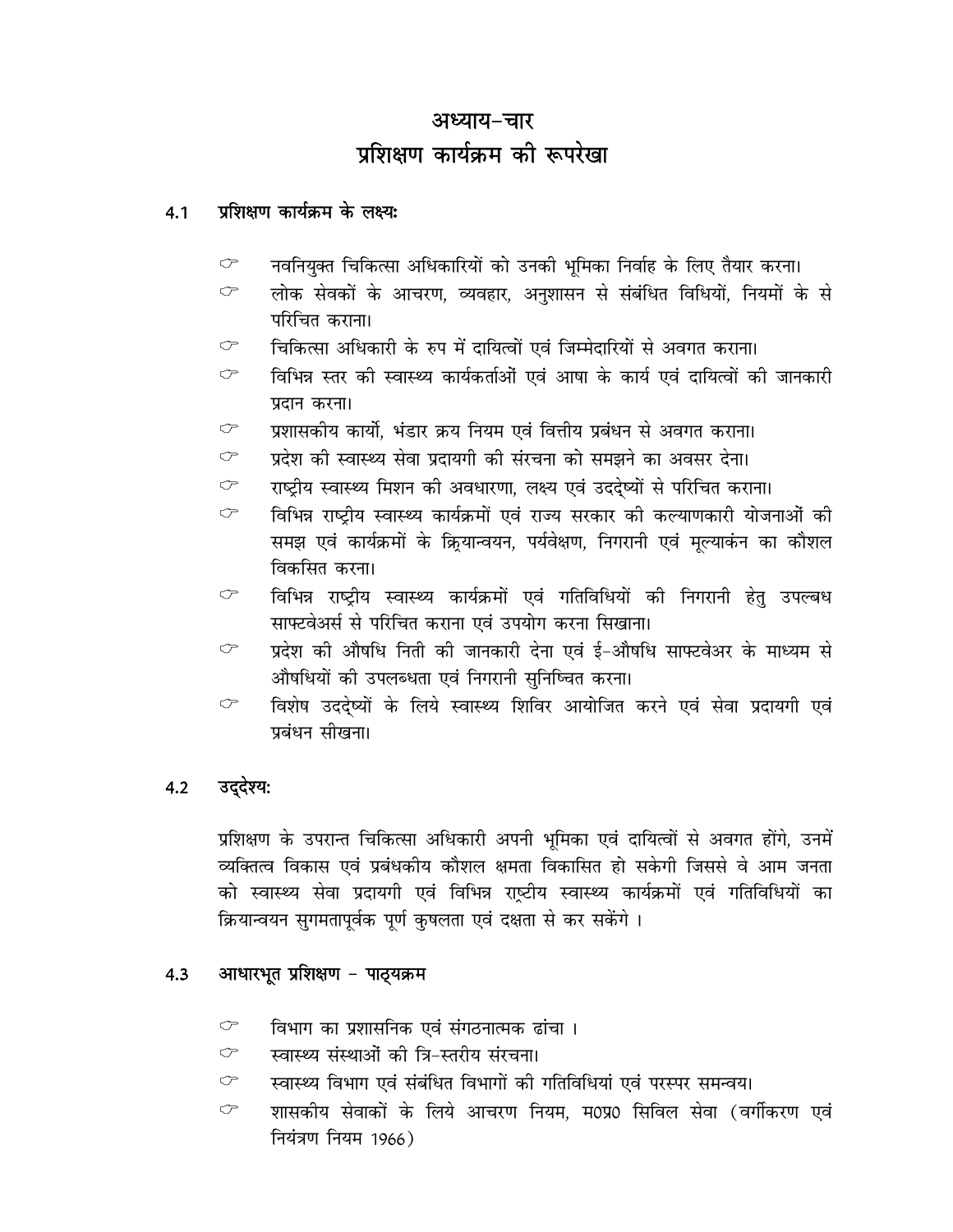- $\mathcal{P}$ कार्यालयीन प्रक्रिया एवं कार्यालयीन प्रबन्धन।
- कार्मिक प्रबन्धन, सेवा संबंधी मामले, अनुशासनात्मक कार्यवाही एवं विभागीय जांच।  $\mathcal{P}$
- वित्तीय प्रबंधन, क्रय प्रक्रिया एवं भंडार क्रय नियम, आडिट एवं आडिट आपत्तियों का G निराकरण.
- यात्रा भत्ता नियम, चिकित्सा परिचर्या नियम।  $\sigma$
- G प्रबन्धन प्रक्रिया एवं संगठनात्मक व्यवहार, प्रबन्धकीय कौशल।
- संचार कौशल, समूह भवना एवं प्रेरणा देने की क्षमता का विकास।  $\mathcal{P}$
- प्रशासन में निष्ठा, मूल्य एवं ईमानदारी, नौकरशाही की उत्कृष्ट भूमिका, उत्कृष्ट सेवा Q, के मानक सिद्धांत।

### परिचयात्मक प्रशिक्षण - पाठ्यक्रम  $4.4$

- राष्ट्रीय स्वास्थ्य कार्यक्रम की जानकारी ।  $\mathrel{\frown}$
- मातृ स्वास्थ्य कार्यक्रम की रुपरेखा एवं सुरक्षित मातृत्व हेतु कौशल विकास संबंधित  $\mathcal{P}$ गतिविधियां, लेबर रुम के लिये मापदण्ड एवं प्रोटोकॉल्स। आकस्मिकता के स्थिति में प्रबंधन, मातृत्व मृत्यु के मामलों की समीक्षा।
- शिशु स्वास्थ्य कार्यक्रम की रुपरेखा, नवजात शिशु की देखभाल, एस.एन.सी.यू., गंभीर  $\sigma$ रुप से बीमार बच्चे की देखभाल, शिशु मृत्यु के कारण एवं उचित बचाव एवं उपचार, शिशु मृत्यु के मामलों की समीक्षा।
- बच्चों में कुपोषण की पहचान एवं रोकथाम के उपाय, गंभीर रुप से कुपोषित बच्चों G का प्रबंधन, पोषण आहर केंद्रों के माध्यम से गंभीर रुप से कुपोषित बच्चों का प्रबंधन, आय वाय सी एफ व्यवहार, दस्तक अभियान।
- जनसांख्यिकी जानकारी. पर्यवेक्षण एवं निगरानी तंत्र।  $\mathcal{P}$
- स्वास्थ्य सूचना एवं प्रबंधन प्रणाली, आर सी एच पोर्टल एवं अनमोल एप्लीकेशन। G
- राष्ट्रीय बाल स्वास्थ्य कार्यक्रम G
- राष्ट्रीय किशोर स्वास्थ्य कार्यक्रम  $\mathcal{C}$
- परिवार कल्याण कार्यक्रम एवं इससे संबंधित हितग्राही मूलक योजनाऐं। G
- $\mathcal{P}$ टीकाकरण कार्यक्रम तथा ग्राम स्वास्थ्य स्वच्छता एवं पोषण दिवस की गतिविधियों के अध्ययन हेतु फिल्ड विजिट।
- संचारी रोग नियंत्रण कार्यक्रम राष्ट्रीय वेक्टर जनित रोग नियंत्रण कार्यक्रम, पुनरीक्षित  $\mathcal{P}$ क्षय नियंत्रण कार्यक्रम, राष्ट्रीय कुष्ठ उन्मूलन कार्यक्रम
- अंसचारी रोग नियंत्रण कार्यक्रम, राष्ट्रीय अंधत्व नियंत्रण कार्यक्रम, राष्ट्रीय मानसिक  $\mathrel{\frown}$ स्वास्थ्य कार्यक्रम, आईडीएसपी
- अस्पताल प्रबंधन, स्वच्छता अभियान एवं कायाकल्प अभियान।  $\mathcal{C}$
- $\mathcal{P}$ रोगी कल्याण समिति
- दवा नीति एवं ई-औषधि साफ्टवेअर।  $\mathcal{P}$
- विभिन्न कानून जैसे एमटीपी एक्ट, पी.सी. एंड पी.एंड डी.टी. ऐक्ट के प्रावधान एवं  $\mathcal{P}$ प्रभावी क्रियान्वयन।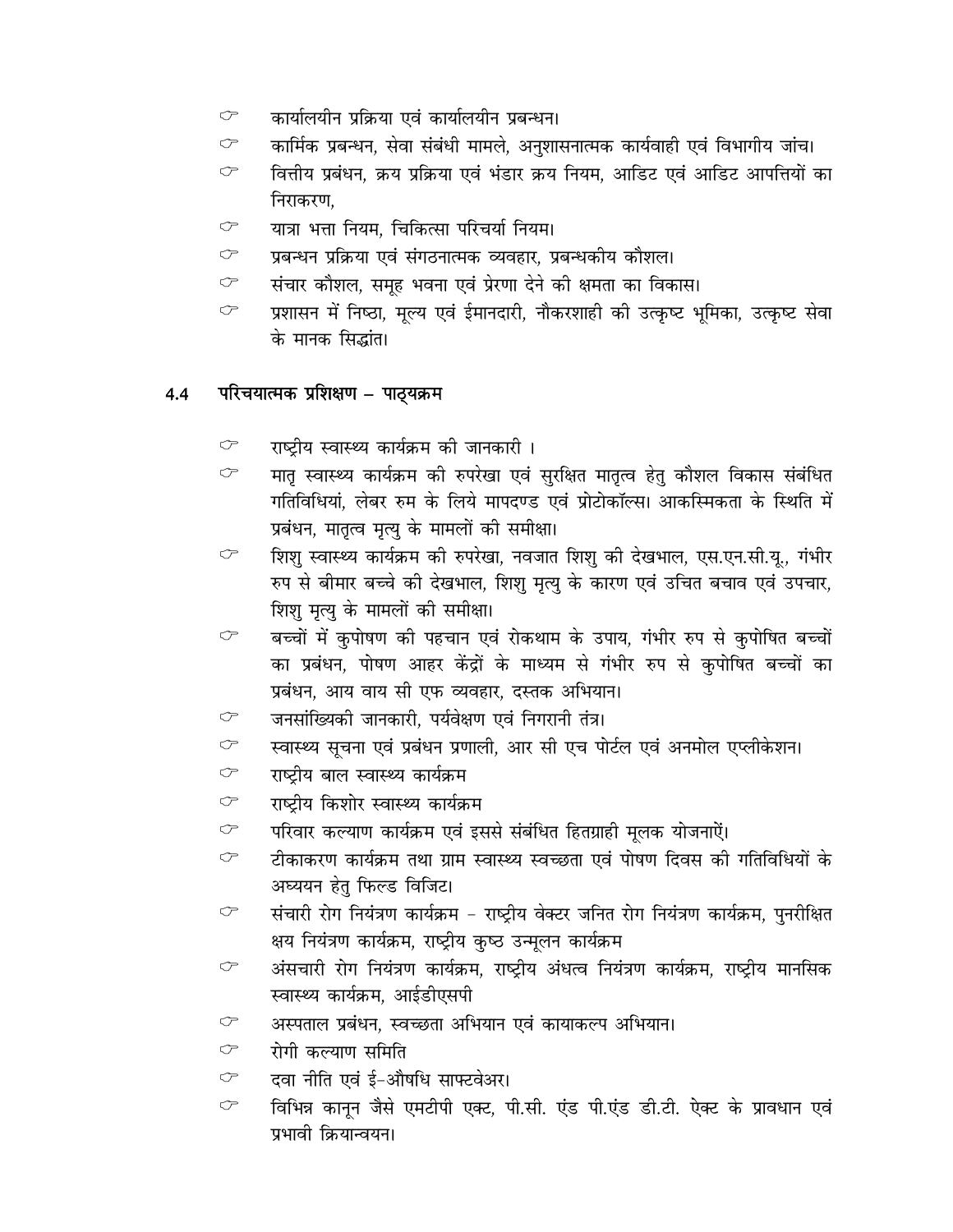# 4.5 शैक्षणिक सत्रों के अतिरिक्त अन्य गतिविधियाँ

### 4.5.1 संस्था भ्रमण:

नवनयिक्त चिकित्सा अधिकारियों को प्रशिक्षण के दौरान मातृ एवं शिशु स्वास्थ्य, टीकाकरण, ग्राम स्वास्थ्य स्वच्छता एवं पोषण दिवस, कुपोषण के प्रबंधन, स्वास्थ्य संस्था का प्रबंधन एवं दैनदिनी व्यव्स्था. औषधियों का भंडारण एवं वितरण व्यवस्था. मेडिको लीगल प्रकरण. आदि के संबंध में दिये गये ज्ञान के संबंध में व्यवहारिक अनुभव उपलब्ध कराने के लिये टीकाकरण सत्र दिखाने के लिये भ्रमण पर ले जाया जाएगा, इसके अलावा पोस्ट मार्टम के अनुभव के लिये चिकित्सा महाविद्यालय का भ्रमण कराया जाएगा।

विभिन्न स्वास्थ्य कार्यक्रमों एवं गतिविधियों के व्यवहारिक अनुभव के लिये जिला/सिविल अस्पताल तथा स्वास्थ्य केंद्र का भ्रमण कराया जाएगा जहॉ इन्हे लेबर रुम प्रैक्टिस. नवजात सघन चिकित्सा इकाई, पोषण आहार केंद्र, प्रसव एवं शिश् वार्ड, टीकाकरण केंद्र, वैक्सिन का रखरखाव, औषधि भंडार, अस्पताल में साफ सफाई व्यवस्था तथा अस्पताल व्यवस्था से जड़े अन्य पहलुओं के संबंध में जानने का अवसर प्राप्त होगा।

### 4.5.2 कम्प्यूटर का उपयोग:

चिकित्सालयों में मरीजों के पर्चें बनाने, औषधि वितरण एवं विभिन्न प्रकार के हितलाभ देनें में एवं कार्य क्षमता में वृद्धि हेतू कम्प्यूटर का उपयोग दिनों दिन बढ़ता जा रहा है। कम्प्यूटर के माध्यम से मरीजों के संबंध में कई तरह की उपयोगी जानकारी उपलब्ध हो जाती है जिससे इलाज देने में सहायता होती है। विभिन्न राष्ट्रीय स्वास्थ्य कार्यक्रमों का क्रियान्वयन एवं समय समय पर इन कार्यक्रमों के तहत प्रगति की निगरानी एवं समीक्षा करना एवं संबंधित अधिकारियों को फीडबैक देना आसान हो गया है। अतः सभी नवनियुक्त चिकित्सा अधिकारियों को कम्प्यूटर की सामान्य जानकारी, उपयोग के क्षेत्र तथा कम्प्यूटर की उपयोगिता की जानकारी दी जायेगी।

### 4.5.3 जन प्रतिनिधि/विशिष्ट व्यक्तियों से चर्चा:

आधारभूत प्रशिक्षण कार्यक्रम के दौरान चिकित्सा अधिकारियों को विशिष्ट व्यक्तियों से विभिन्न समसामयिक एवं प्रासंगिक विषयों पर भी चर्चा का अवसर दिया जावेगा । इस प्रशिक्षण कार्यक्रम के दौरान प्रशिक्षणार्थियों को संयुक्त सत्र में सप्ताह में एक या दो दिन नियमित सत्र की समाप्ति के उपरान्त निर्वाचित जनप्रतिनिधियों एवं विशिष्ट व्यक्तियों से चर्चा के लिए अवसर उपलब्ध कराया जावेगा । इस अवसर पर औपचारिक रात्रि भोज भी आयोजित किया जायेगा ।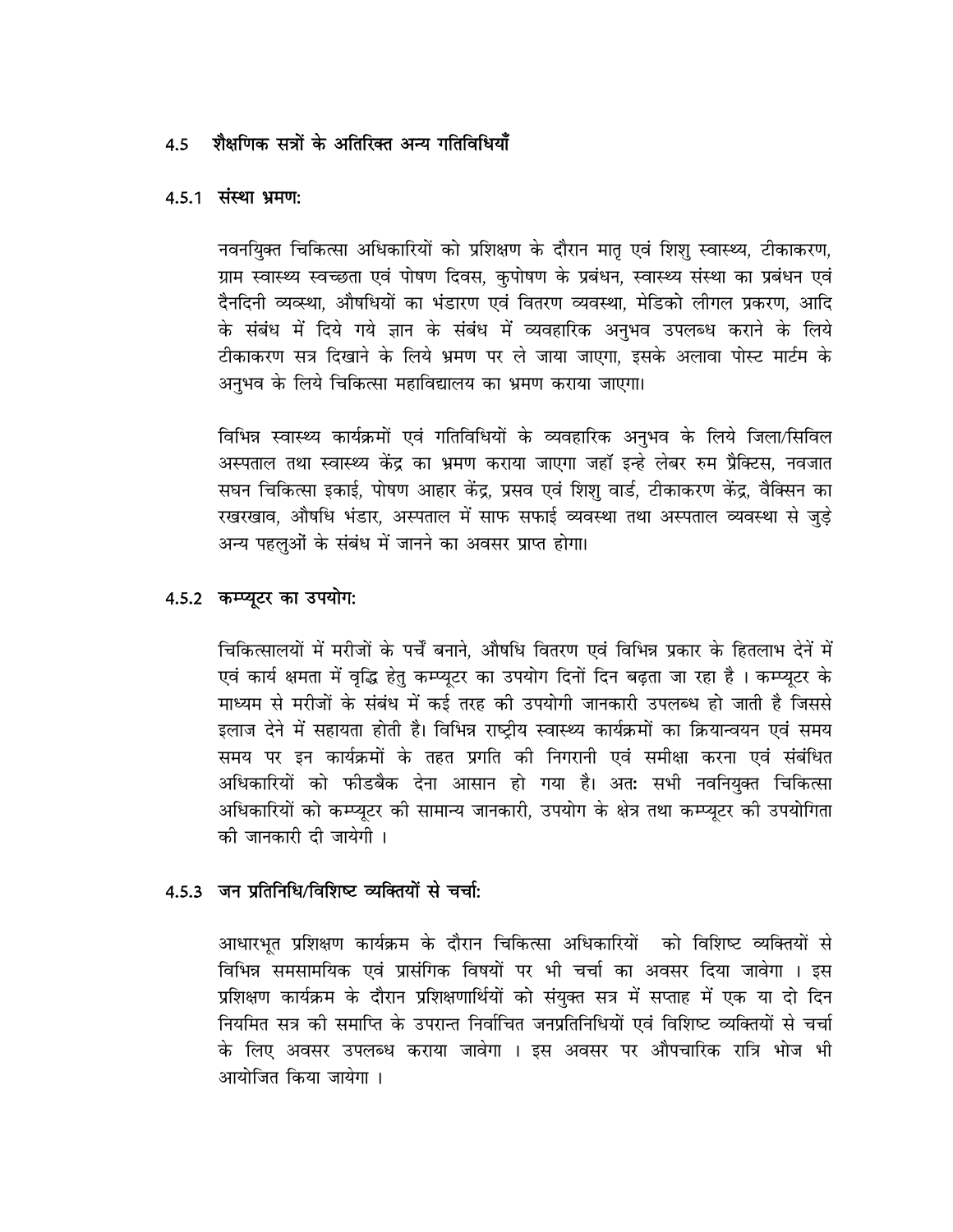# 4.5.4 विभागीय अधिकारियों से अनौपचारिक चर्चा:

प्रशासन अकादमी में प्रशिक्षणरत चिकित्सा अधिकारियों को प्रशिक्षण के दौरान अपने विभाग के वरिष्ठ अधिकारियों से अनौपचारिक चर्चा का अवसर प्राप्त होगा। इस चर्चा से उन्हें विभाग की संगठनात्मक व्यवस्था एवं कार्य प्रणाली को समझने में मदद होगी। प्रशिक्षण अवधि में दो से तीन बार चिकित्सा अधिकारियों को अपने विभाग के वरिष्ठ अधिकारियों से रात्रि भोज के अवसर. अनौपचारिक चर्चा का अवसर भी उपलब्ध हो सकेगा।

### 4.5.5 समूह कार्य:

चिकित्सा अधिकारियों को प्रशिक्षण के दौरान प्रशिक्षण संचालक द्वारा समूह कार्य भी करवाया जायेगा। प्रशिक्षण संचालक द्वारा आवंटित विषय पर चिकित्सा अधिकारी समूह के अन्य सदस्यों के साथ विचार-विमर्श करने के उपरान्त प्रस्तुतीकरण तैयार करेंगे तथा इसका प्रस्ततीकरण समह मे से चिन्हित किसी एक चिकित्सा अधिकारी के द्वारा किया जाएगा. अन्य समूह के चिकित्सा अधिकारी एवं विषय के विशेषज्ञ द्वारा प्रस्तुतिकरण के संबंध में सवाल किये जाने पर समूह के चिकित्सा अधिकारियों को उनका जवाब देना चाहिए अथवा इस संबंध में स्पष्टीकरण दिया जाना चाहिऐ। समूह कार्य में सभी चिकित्सा अधिकारियों का योगदान होना चाहिए।

### 4.5.6 वाचनालय:

प्रशिक्षण के दौरान चिकित्सा अधिकारियों को एक निश्चित अवधि वाचनालय में भी व्यतीत करनी होगी । इस दौरान चिकित्सा अधिकारी प्रशिक्षण संचालक द्वारा आवंटित विषयों पर जानकारी संग्रहित करेंगे तथा इस संबंध में प्रशिक्षण संचालक से सभी विचार-विमर्श करेंगे। इस गतिविधि का उदुदेश्य चिकित्सा अधिकारियों में अध्ययन, मनन एवं चिन्तन की प्रवृत्ति को विकसित करना है।

### 4.5.7 श्रमदान:

आधारभुत प्रशिक्षण कार्यक्रम के चिकित्सा अधिकारियों को प्रशिक्षण के दौरान कम से कम एक बार अवकाश के दिन दो घण्टे सार्थक भौतिक श्रम भी करना होगा। यह कार्य प्रशासन अकादमी परिसर में अथवा परिसर के बाहर करना होगा।

## 4.5.8 शारीरिक क्षमता उन्नयन कार्यक्रम:

शारीरिक स्वास्थ्य के महत्व को ध्यान में रखते हुए चिकित्सा अधिकारियों के लिये प्रतिदिन योगाभ्यास एवं पीटी सत्र की व्यवस्था की गई है। सभी चिकित्सा अधिकारियों को प्रत्येक दिन नियमित रूप से प्रातः 5.30 से 6.30 बजे तक योग/पीटी अभ्यास करना होगा।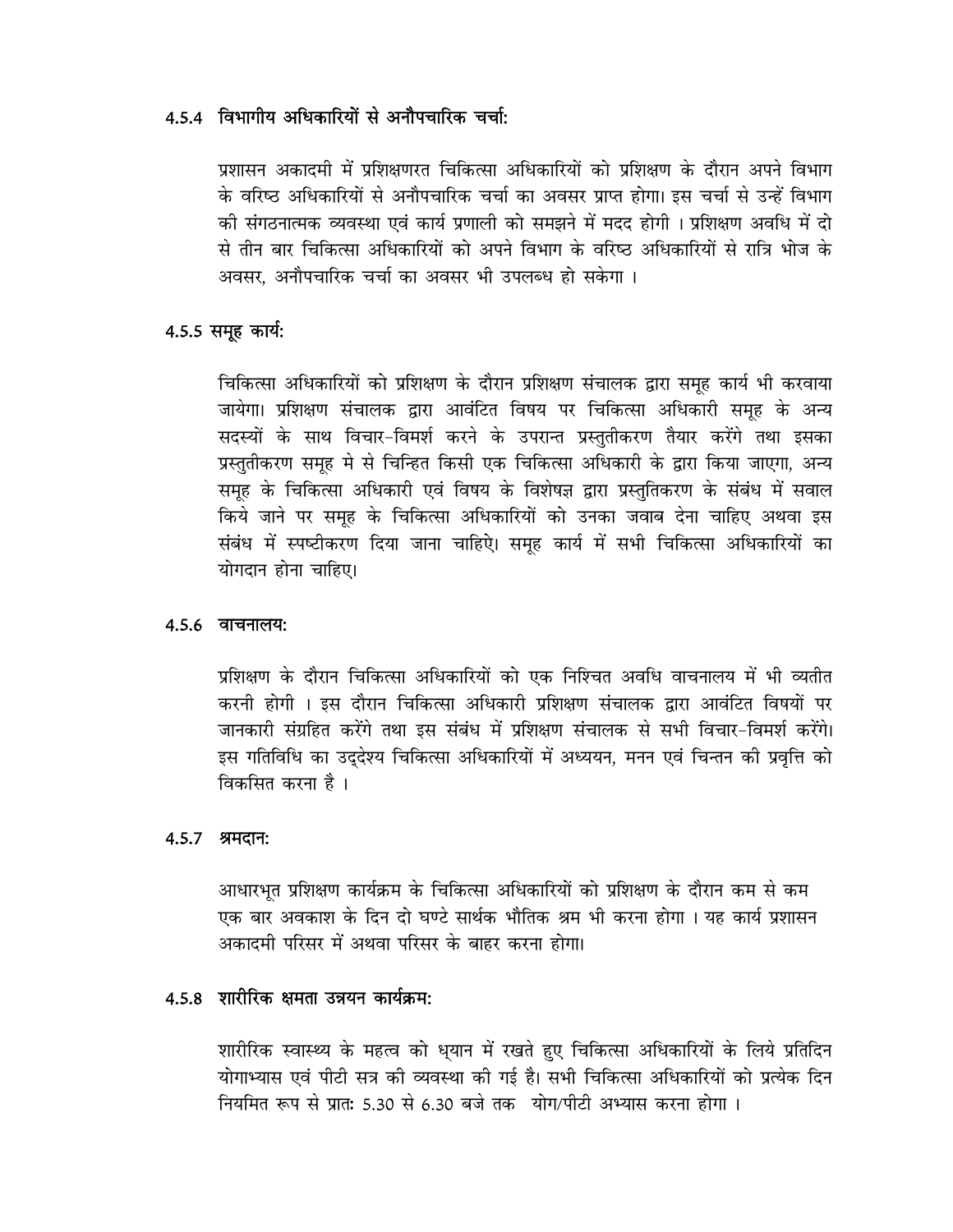# 4.5.9 सांस्कृतिक कार्यक्रम:

अकादमी में स्थित सामुदायिक केंद्र में योग एवं व्यायाम की सुविधा उपलब्ध है। प्रातः कालीन सत्र में इसमें मुख्य हाल में सुबह 6 से 8 के बीच योग क्रिया कुशल प्रशिक्षक के मार्गदर्शन में सम्पन्न होता है। इसी भवन के उत्तरी खंड में पुरूष व्यायामशाला एवं दक्षिणी खंड में महिला व्यायामशाला है। जहाँ हर प्रकार के संयंत्र एवं उपकरण उपलब्ध हैं। सायंकाल में सामदायिक केंद्र का उपयोग चिकित्सा अधिकारियों के सांस्कृतिक गतिविधियों के लिए किया जाता है, जहाँ गीत, संगीत, वाद्य, हास्य एवं प्रहसन जैसी विधाओं का प्रदर्शन किया जाता है।

# 4.5.10 नगर भ्रमण (समय की उपलब्धता अनुसार)

भोपाल एक एतिहासिक सांस्कृतिक एवं पर्यटन स्थली है। यहाँ अनेक तरह के स्मारक एवं दर्शनीय स्थल उपलब्ध हैं। यद्यपि आधारभूत प्रशिक्षण कार्यक्रम एक व्यस्त कार्यक्रम है तथापि अकादमी का यह प्रयास होगा कि कुछ समय निकालकर इन दर्शनीय स्थानों का भ्रमण कराया जाये।

aaaaa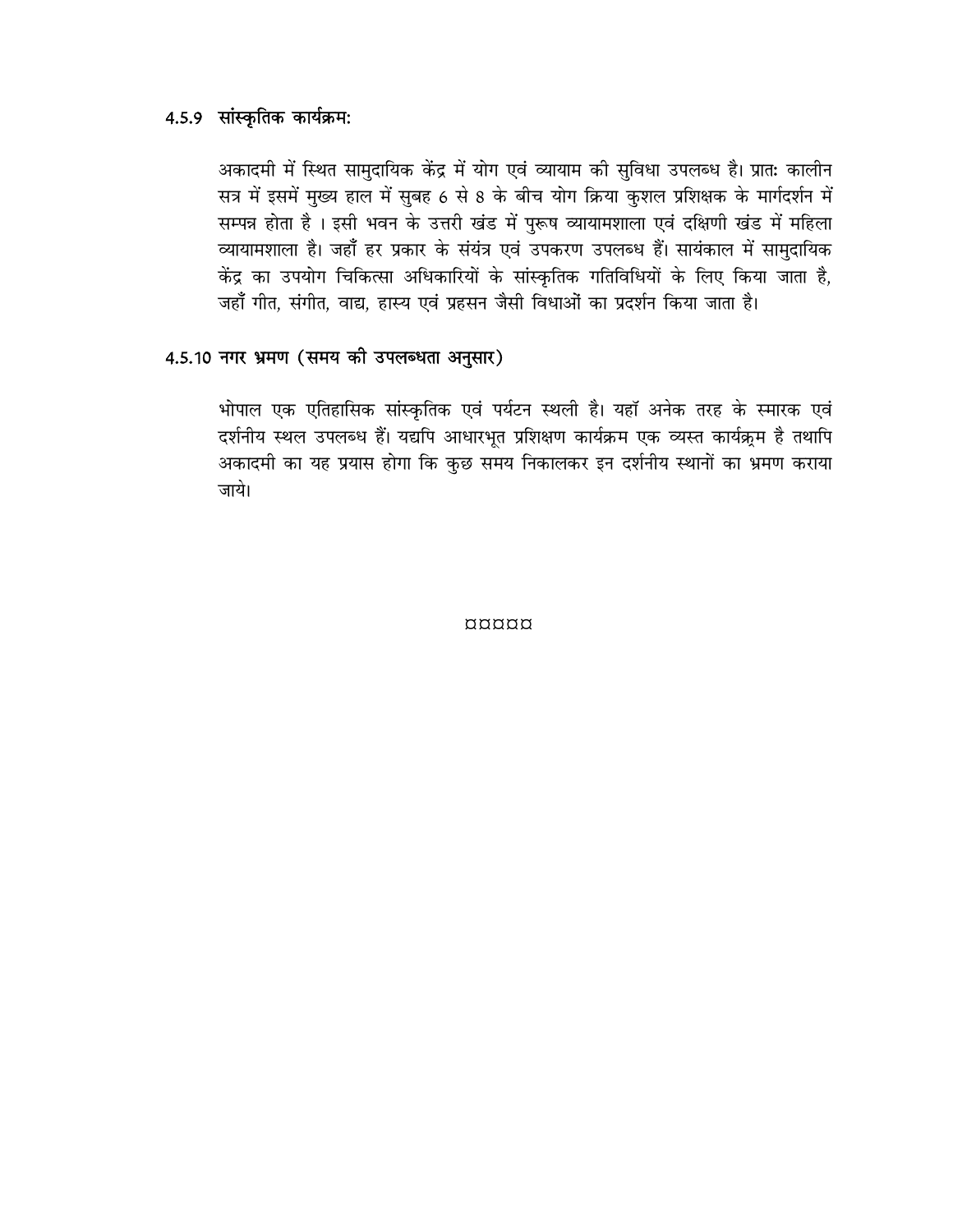# अकादमी परिवार

| 1.  | श्रीमती कंचन जैन          | महानिदेशक                |
|-----|---------------------------|--------------------------|
| 2.  | श्री मनीष रस्तोगी         | संचालक                   |
| 3.  | श्री शरद शशांक गौड़       | विषेष कर्तव्यस्थ अधिकारी |
| 4.  | डॉ. अभय अरविन्द बेडेकर    | विषेष कर्तव्यस्थ अधिकारी |
| 5.  | डॉ. एच. एम. मिश्र         | प्राध्यापक (समाजशास्त्र) |
| 6.  | श्री एन. सी. तेकाम        | अपर संचालक (वित्त)       |
| 7.  | श्री प्रमोद चतुर्वेदी     | रीडर                     |
| 8.  | डॉ. प्रज्ञा अवस्थी        | संयुक्त संचालक           |
| 9.  | श्री अजय खोसला            | कार्यपालन यंत्री         |
| 10. | डॉ. सुमन सिंह चौहान       | कार्यपालन यंत्री         |
| 11. | श्री राजेन्द्र बजाज       | संयुक्त संचालक (वित्त)   |
| 12. | श्रीमती सपना एम. लोवंशी   | उप संचालक (प्रशासन)      |
| 13. | डॉ. अवध किशोर मिश्र       | संचालक (सीमेट)           |
| 14. | श्रीमती भारती श्रीवास्तव  | सहायक संचालक (सीमेट)     |
| 15. | श्रीमती उर्मिला पाठक      | सहायक संचालक (सीमेट)     |
| 16. | श्री आर.डी. चौरे          | सहायक संचालक (वित्त)     |
| 17. | श्री देवेन्द्र सुन्दरियाल | सहायक संचालक             |
| 18. | श्रीमती वंदना दीक्षित     | सहायक लेखा अधिकारी       |
|     |                           |                          |

# स्वास्थ्य परिवार

| 1.  | श्रीमती गौरी सिंह        | प्रमुख सचिव                           |
|-----|--------------------------|---------------------------------------|
| 2.  | श्री कवींद्र कियावत      | सचिव                                  |
| 3.  | श्रीमती पल्लवी जैन गोविल | आयुक्त, स्वास्थ्य सेवाऐं              |
| 4.  | डॉ. संजय गोयल            | मिशन संचालक, राष्ट्रीय स्वास्थ्य मिशन |
| 5.  | श्री धनराजु एस.          | संचालक, प्रशासन                       |
| 6.  | डॉ. के. एल. साह्         | संचालक, स्वास्थ्य सेवाऐं              |
| 7.  | डॉ. बी. एन. चौहान        | संचालक, राष्ट्रीय स्वास्थ्य मिशन      |
| 8.  | डॉ. के. के. ठस्सू        | संचालक, अस्पताल प्रशासन               |
| 9.  | डॉ. जे. एल. मिश्रा       | संचालक, नर्सिंग                       |
| 10. | श्री राजीव श्रीवास्तव    | अपर संचालक, वित्त                     |
| 11. | श्री राकेश मुंशी         | संयुक्त संचालक, प्रशिक्षण             |
| 12. | डॉ. श्रीमती सीमा भटनागर  | उप संचालक, प्रशिक्षण                  |